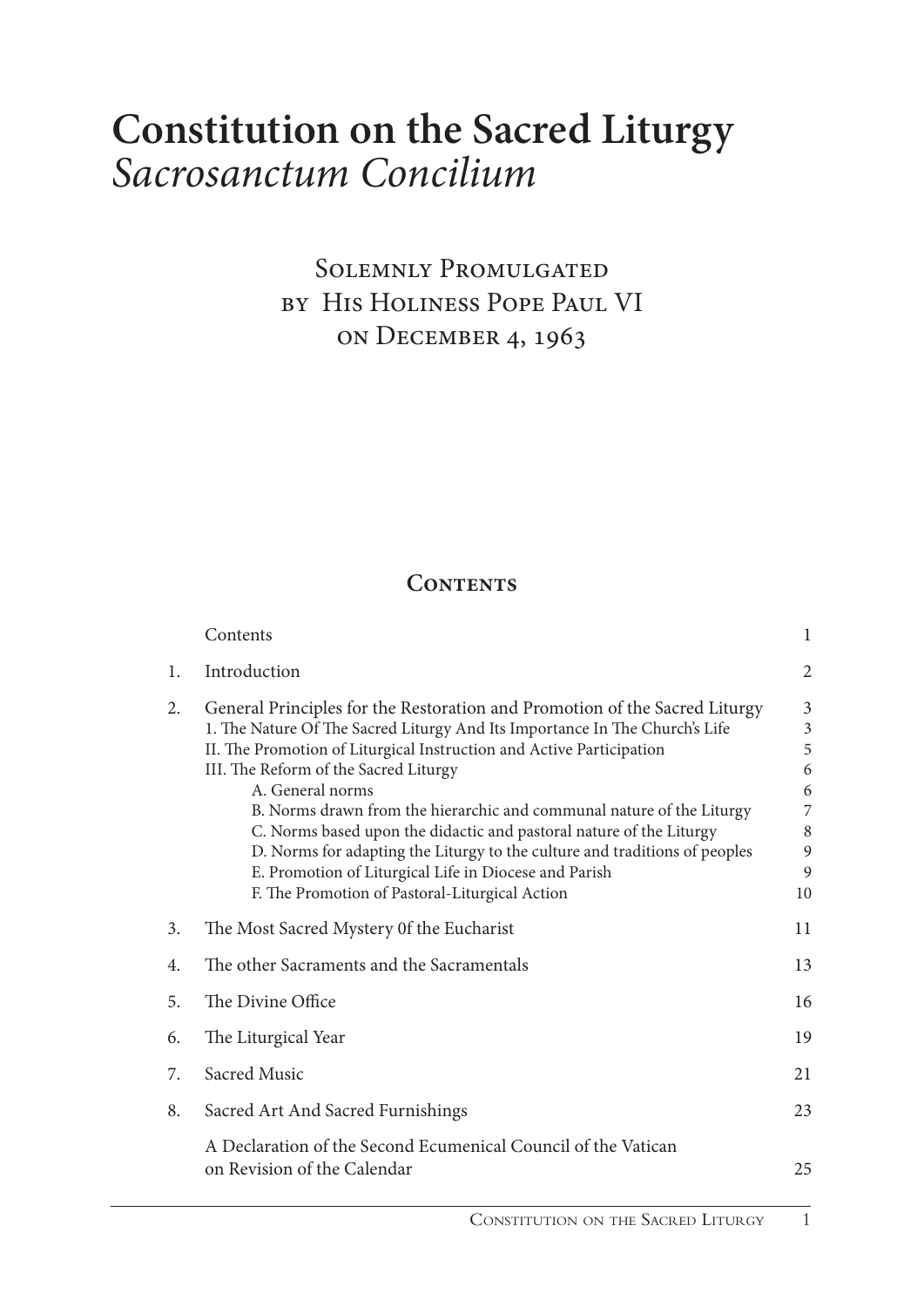## **Introduction**

<span id="page-1-0"></span>1. This sacred Council has several aims in view: it desires to impart an ever increasing vigour to the Christian life of the faithful; to adapt more suitably to the needs of our own times those institutions which are subject to change; to foster whatever can promote union among all who believe in Christ; to strengthen whatever can help to call the whole of mankind into the household of the Church. The Council therefore sees particularly cogent reasons for undertaking the reform and promotion of the liturgy.

2. For the liturgy, "through which the work of our redemption is accomplished," most of all in the divine sacrifice of the Eucharist, is the outstanding means whereby the faithful may express in their lives, and manifest to others, the mystery of Christ and the real nature of the true Church. It is of the essence of the Church that she be both human and divine, visible and yet invisibly equipped, eager to act and yet intent on contemplation, present in this world and yet not at home in it; and she is all these things in such wise that in her the human is directed and subordinated to the divine, the visible likewise to the invisible, action to contemplation, and this present world to that city yet to come, which we seek.<sup>2</sup> While the liturgy daily builds up those who are within into a holy temple of the Lord, into a dwelling place for God in the Spirit,<sup>3</sup> to the mature measure of the fullness of Christ,<sup>4</sup> at the same time it marvellously strengthens their power to preach Christ, and thus shows forth the Church to those who are outside as a sign lifted up among the nations<sup>5</sup> under which the scattered children of God may be gathered together,<sup>6</sup> until there is one sheepfold and one shepherd.<sup>7</sup>

Wherefore the sacred Council judges that the following principles concerning the promotion and reform of the liturgy should be called to mind, and that practical norms should be established.

Among these principles and norms there are some which can and should be applied both to the Roman rite and also to all the other rites. The practical norms which follow, however, should be taken as applying only to the Roman rite, except for those which, in the very nature of things, affect other rites as well.

4. Lastly, in faithful obedience to tradition, the sacred Council declares that holy Mother Church holds all lawfully acknowledged rites to be of equal right and dignity; that she wishes to preserve them in the future and to foster them in every way. The Council also desires that, where necessary, the rites be revised carefully in the light of sound tradition, and that they be given new vigour to meet the circumstances and needs of modern times.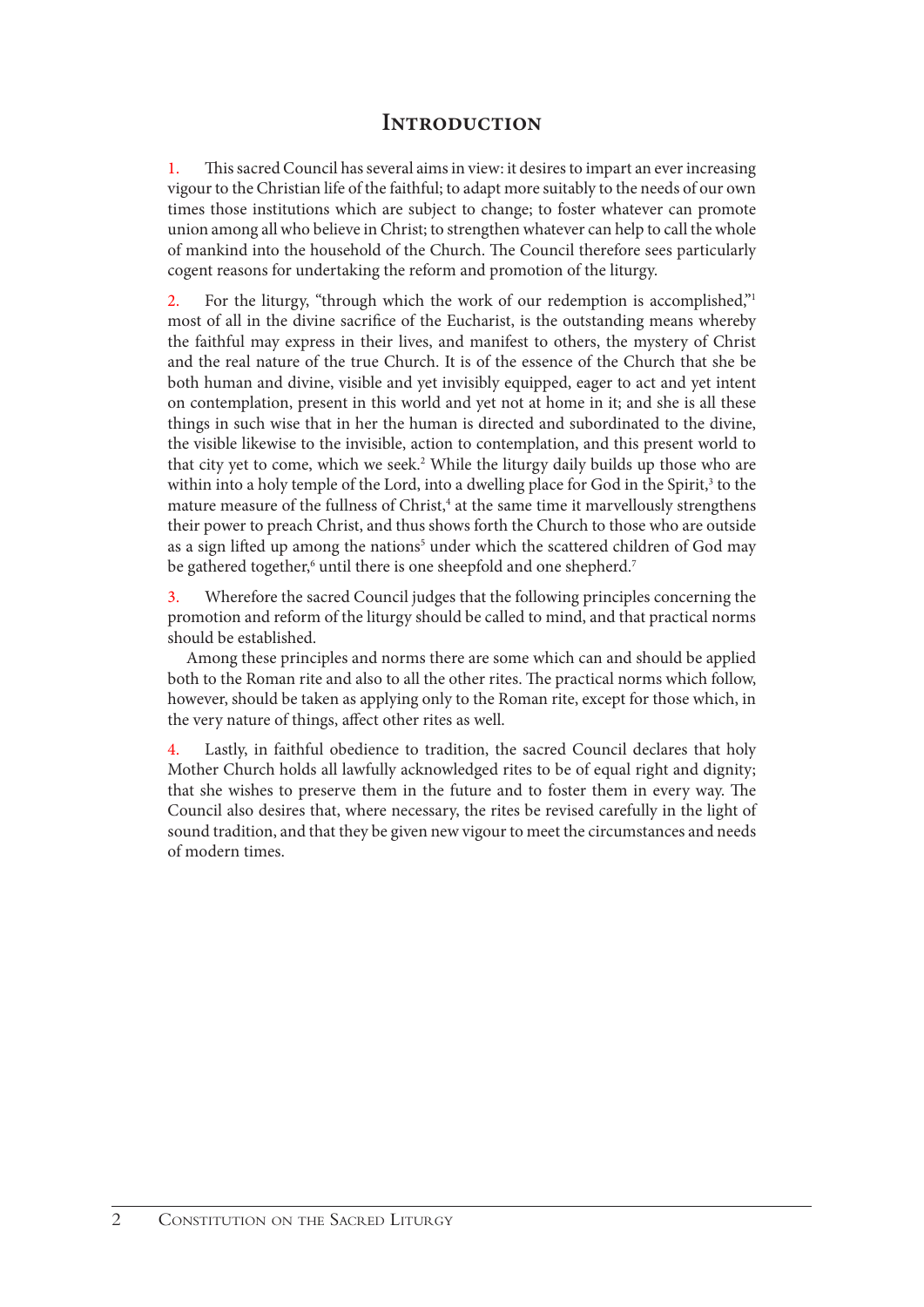#### **CHAPTER I**

# <span id="page-2-0"></span>**General Principles for the Restoration and Promotion of the Sacred Liturgy**

#### I. The Nature Of The Sacred Liturgy And Its Importance In The Church's Life

5. God who "wills that all men be saved and come to the knowledge of the truth" (1 Tim. 2:4), "who in many and various ways spoke in times past to the fathers by the prophets" (Heb. 1:1), when the fullness of time had come sent His Son, the Word made flesh, anointed by the Holy Spirit, to preach the gospel to the poor, to heal the contrite of heart,<sup>8</sup> to be a "bodily and spiritual medicine",<sup>9</sup> the Mediator between God and man.10 For His humanity, united with the person of the Word, was the instrument of our salvation. Therefore in Christ "the perfect achievement of our reconciliation came forth, and the fullness of divine worship was given to us".<sup>11</sup>

The wonderful works of God among the people of the Old Testament were but a prelude to the work of Christ the Lord in redeeming mankind and giving perfect glory to God. He achieved His task principally by the paschal mystery of His blessed passion, resurrection from the dead, and the glorious ascension, whereby "dying, he destroyed our death and, rising, he restored our life".12 For it was from the side of Christ as He slept the sleep of death upon the cross that there came forth "the wondrous sacrament of the whole Church".<sup>13</sup>

6. Just as Christ was sent by the Father, so also He sent the apostles, filled with the Holy Spirit. This He did that, by preaching the gospel to every creature, $14$  they might proclaim that the Son of God, by His death and resurrection, had freed us from the power of Satan<sup>15</sup> and from death, and brought us into the kingdom of His Father. His purpose also was that they might accomplish the work of salvation which they had proclaimed, by means of sacrifice and sacraments, around which the entire liturgical life revolves. Thus by baptism men are plunged into the paschal mystery of Christ: they die with Him, are buried with Him, and rise with Him;<sup>16</sup> they receive the spirit of adoption as sons "in which we cry: Abba, Father" ( Rom. 8 :15), and thus become true adorers whom the Father seeks.<sup>17</sup> In like manner, as often as they eat the supper of the Lord they proclaim the death of the Lord until He comes.<sup>18</sup> For that reason, on the very day of Pentecost, when the Church appeared before the world, "those who received the word" of Peter "were baptized." And "they continued steadfastly in the teaching of the apostles and in the communion of the breaking of bread and in prayers… praising God and being in favour with all the people" (Acts 2:41-47). From that time onwards the Church has never failed to come together to celebrate the paschal mystery: reading those things "which were in all the scriptures concerning him" (Luke 24:27), celebrating the eucharist in which "the victory and triumph of his death are again made present".<sup>19</sup> and at the same time giving thanks "to God for his unspeakable gift" (2 Cor. 9:15) in Christ Jesus, "in praise of his glory" (Eph. 1:12), through the power of the Holy Spirit.

7. To accomplish so great a work, Christ is always present in His Church, especially in her liturgical celebrations. He is present in the sacrifice of the Mass, not only in the person of His minister, "the same now offering, through the ministry of priests, who formerly offered himself on the cross",<sup>20</sup> but especially under the Eucharistic species. By His power He is present in the sacraments, so that when a man baptizes it is really Christ Himself who baptizes.21 He is present in His word, since it is He Himself who speaks when the holy scriptures are read in the Church. He is present, lastly, when the Church prays and sings, for He promised: "Where two or three are gathered together in my name, there am I in the midst of them" (Matt. 18:20) .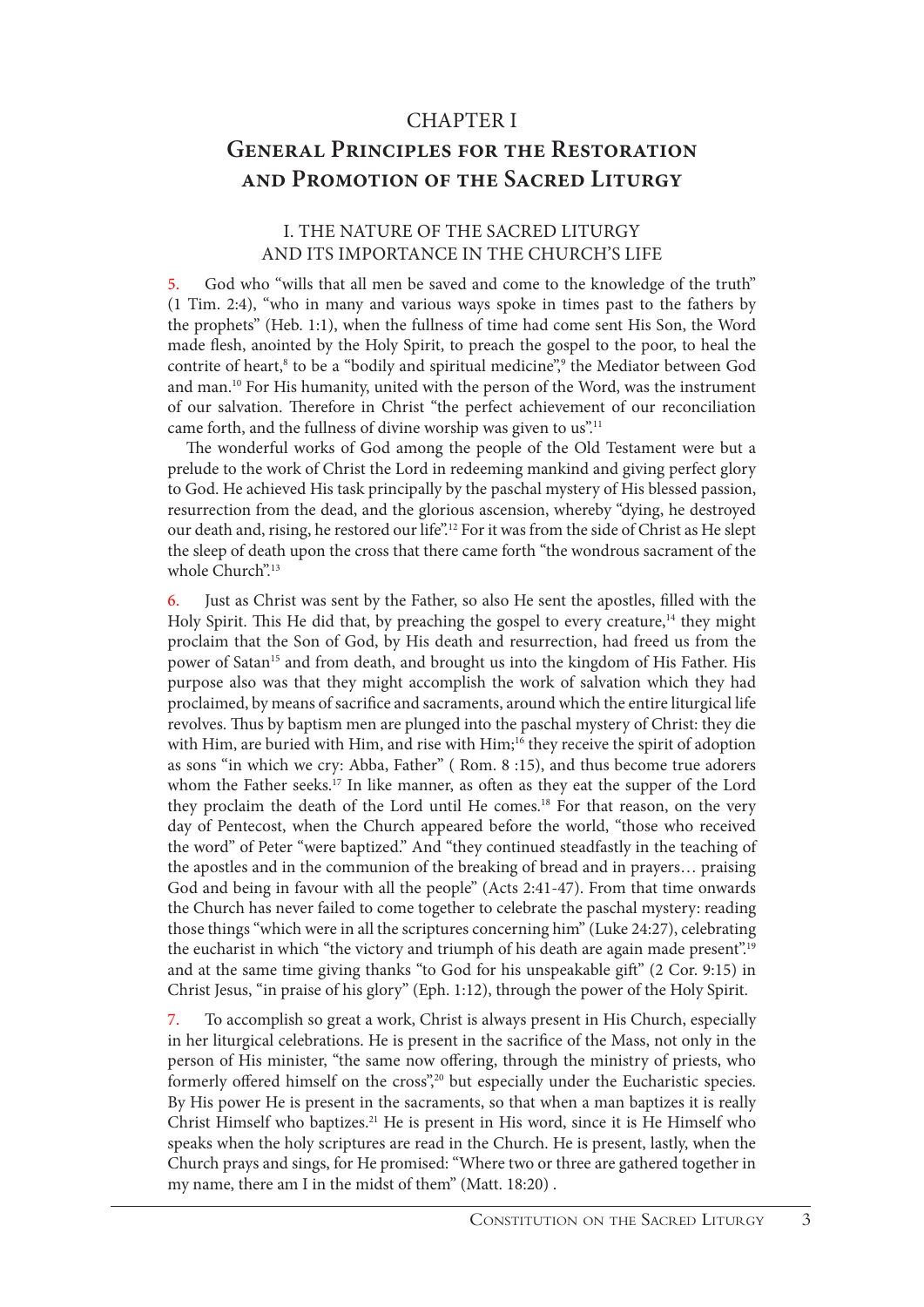Christ indeed always associates the Church with Himself in this great work wherein God is perfectly glorified and men are sanctified. The Church is His beloved Bride who calls to her Lord, and through Him offers worship to the Eternal Father.

Rightly, then, the liturgy is considered as an exercise of the priestly office of Jesus Christ. In the liturgy the sanctification of the man is signified by signs perceptible to the senses, and is effected in a way which corresponds with each of these signs; in the liturgy the whole public worship is performed by the Mystical Body of Jesus Christ, that is, by the Head and His members.

From this it follows that every liturgical celebration, because it is an action of Christ the priest and of His Body which is the Church, is a sacred action surpassing all others; no other action of the Church can equal its efficacy by the same title and to the same degree.

8. In the earthly liturgy we take part in a foretaste of that heavenly liturgy which is celebrated in the holy city of Jerusalem toward which we journey as pilgrims, where Christ is sitting at the right hand of God, a minister of the holies and of the true tabernacle;<sup>22</sup> we sing a hymn to the Lord's glory with all the warriors of the heavenly army; venerating the memory of the saints, we hope for some part and fellowship with them; we eagerly await the Saviour, Our Lord Jesus Christ, until He, our life, shall appear and we too will appear with Him in glory.<sup>23</sup>

9. The sacred liturgy does not exhaust the entire activity of the Church. Before men can come to the liturgy they must be called to faith and to conversion: "How then are they to call upon him in whom they have not yet believed? But how are they to believe him whom they have not heard? And how are they to hear if no one preaches? And how are men to preach unless they be sent?" (Rom. 10:14-15).

Therefore the Church announces the good tidings of salvation to those who do not believe, so that all men may know the true God and Jesus Christ whom He has sent, and may be converted from their ways, doing penance.<sup>24</sup> To believers also the Church must ever preach faith and penance, she must prepare them for the sacraments, teach them to observe all that Christ has commanded,<sup>25</sup> and invite them to all the works of charity, piety, and the apostolate. For all these works make it clear that Christ's faithful, though not of this world, are to be the light of the world and to glorify the Father before men.

10. Nevertheless the liturgy is the summit toward which the activity of the Church is directed; at the same time it is the font from which all her power flows. For the aim and object of apostolic works is that all who are made sons of God by faith and baptism should come together to praise God in the midst of His Church, to take part in the sacrifice, and to eat the Lord's supper.

The liturgy in its turn moves the faithful, filled with "the paschal sacraments," to be "one in holiness";26 it prays that "they may hold fast in their lives to what they have grasped by their faith";<sup>27</sup> the renewal in the Eucharist of the covenant between the Lord and man draws the faithful into the compelling love of Christ and sets them on fire. From the liturgy, therefore, and especially from the Eucharist, as from a font, grace is poured forth upon us; and the sanctification of men in Christ and the glorification of God, to which all other activities of the Church are directed as toward their end, is achieved in the most efficacious possible way.

11. But in order that the liturgy may be able to produce its full effects, it is necessary that the faithful come to it with proper dispositions, that their minds should be attuned to their voices, and that they should cooperate with divine grace lest they receive it in vain.28 Pastors of souls must therefore realize that, when the liturgy is celebrated, something more is required than the mere observation of the laws governing valid and licit celebration; it is their duty also to ensure that the faithful take part fully aware of what they are doing, actively engaged in the rite, and enriched by its effects.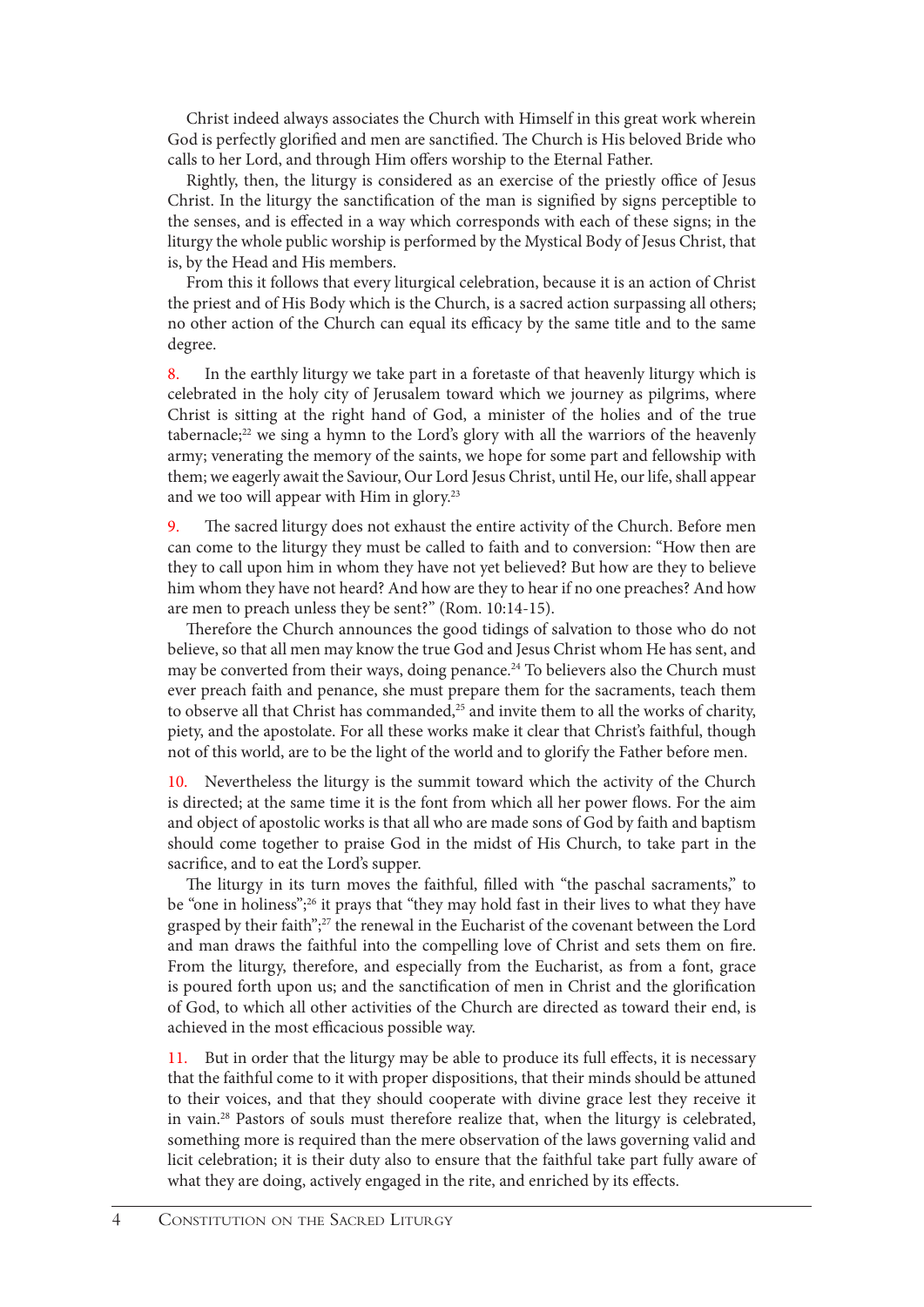<span id="page-4-0"></span>12. The spiritual life, however, is not limited solely to participation in the liturgy. The Christian is indeed called to pray with his brethren, but he must also enter into his chamber to pray to the Father, in secret;<sup>29</sup> yet more, according to the teaching of the Apostle, he should pray without ceasing.<sup>30</sup> We learn from the same Apostle that we must always bear about in our body the dying of Jesus, so that the life also of Jesus may be made manifest in our bodily frame.<sup>31</sup> This is why we ask the Lord in the sacrifice of the Mass that, "receiving the offering of the spiritual victim," he may fashion us for himself "as an eternal gift".<sup>32</sup>

13. Popular devotions of the Christian people are to be highly commended, provided they accord with the laws and norms of the Church, above all when they are ordered by the Apostolic See.

Devotions proper to individual Churches also have a special dignity if they are undertaken by mandate of the bishops according to customs or books lawfully approved.

But these devotions should be so drawn up that they harmonize with the liturgical seasons, accord with the sacred liturgy, are in some fashion derived from it, and lead the people to it, since, in fact, the liturgy by its very nature far surpasses any of them.

#### II. The Promotion of Liturgical Instruction and Active Participation

14. Mother Church earnestly desires that all the faithful should be led to that fully conscious, and active participation in liturgical celebrations which is demanded by the very nature of the liturgy. Such participation by the Christian people as "a chosen race, a royal priesthood, a holy nation, a redeemed people (1 Pet. 2:9; cf. 2:4-5), is their right and duty by reason of their baptism.

In the restoration and promotion of the sacred liturgy, this full and active participation by all the people is the aim to be considered before all else; for it is the primary and indispensable source from which the faithful are to derive the true Christian spirit; and therefore pastors of souls must zealously strive to achieve it, by means of the necessary instruction, in all their pastoral work.

Yet it would be futile to entertain any hopes of realizing this unless the pastors themselves, in the first place, become thoroughly imbued with the spirit and power of the liturgy, and undertake to give instruction about it. A prime need, therefore, is that attention be directed, first of all, to the liturgical instruction of the clergy. Wherefore the sacred Council has decided to enact as follows:

15. Professors who are appointed to teach liturgy in seminaries, religious houses of study, and theological faculties must be properly trained for their work in institutes which specialize in this subject.

16. The study of sacred liturgy is to be ranked among the compulsory and major courses in seminaries and religious houses of studies; in theological faculties it is to rank among the principal courses. It is to be taught under its theological, historical, spiritual, pastoral, and juridical aspects. Moreover, other professors, while striving to expound the mystery of Christ and the history of salvation from the angle proper to each of their own subjects, must nevertheless do so in a way which will clearly bring out the connection between their subjects and the liturgy, as also the unity which underlies all priestly training. This consideration is especially important for professors of dogmatic, spiritual, and pastoral theology and for those of holy scripture.

17. In seminaries and houses of religious, clerics shall be given a liturgical formation in their spiritual life. For this they will need proper direction, so that they may be able to understand the sacred rites and take part in them wholeheartedly; and they will also need personally to celebrate the sacred mysteries, as well as popular devotions which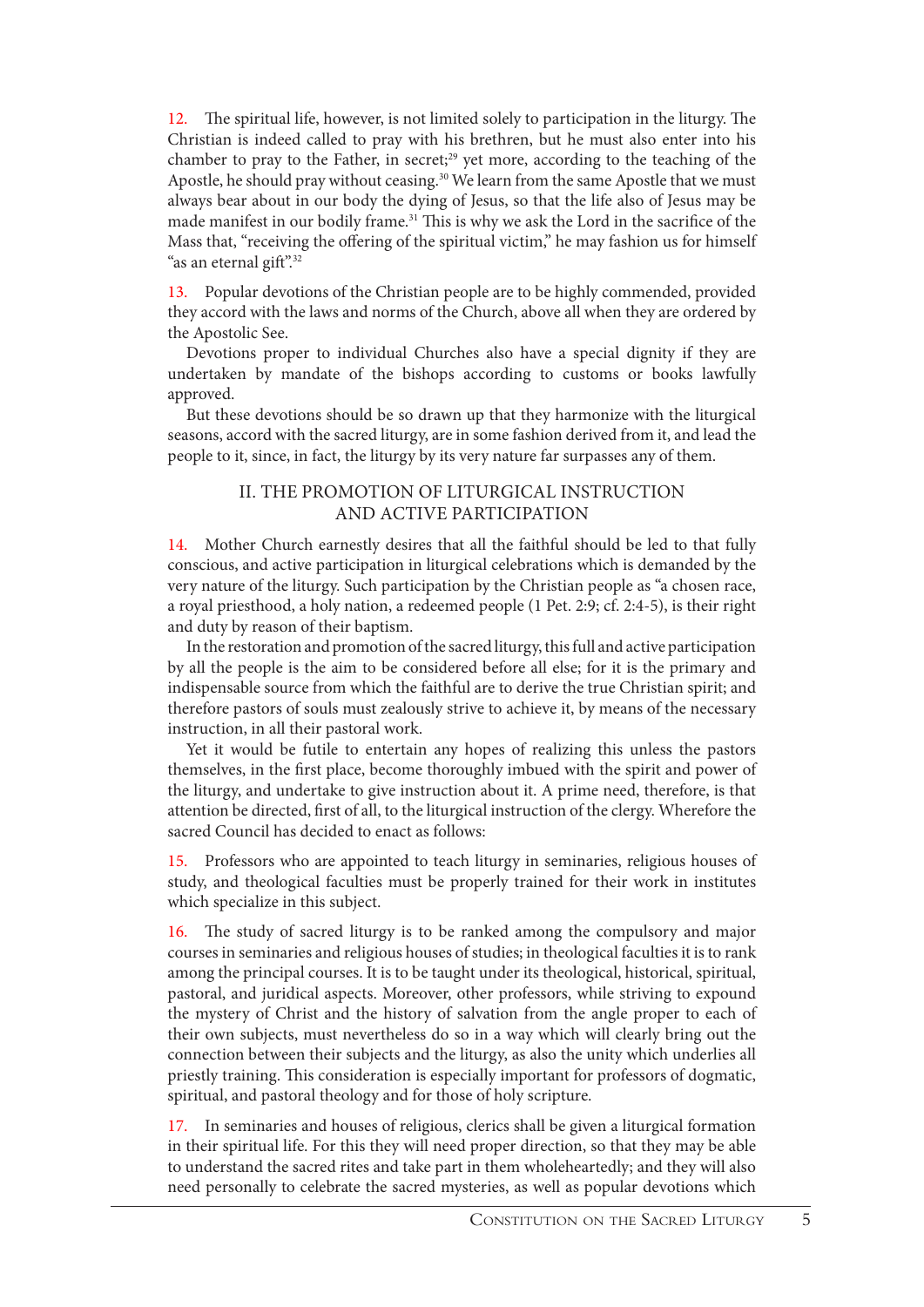<span id="page-5-0"></span>are imbued with the spirit of the liturgy. In addition they must learn how to observe the liturgical laws, so that life in seminaries and houses of religious may be thoroughly influenced by the spirit of the liturgy.

18. Priests, both secular and religious, who are already working in the Lord's vineyard are to be helped by every suitable means to understand ever more fully what it is that they are doing when they perform sacred rites; they are to be aided to live the liturgical life and to share it with the faithful entrusted to their care.

19. With zeal and patience, pastors of souls must promote the liturgical instruction of the faithful, and also their active participation in the liturgy both internally and externally, taking into account their age and condition, their way of life, and standard of religious culture. By so doing, pastors will be fulfilling one of the chief duties of a faithful dispenser of the mysteries of God; and in this matter they must lead their flock not only in word but also by example.

20. Transmissions of the sacred rites by radio and television shall be done with discretion and dignity, under the leadership and direction of a suitable person appointed for this office by the bishops. This is especially important when the service to be broadcast is the Mass.

### III. The Reform of the Sacred Liturgy

21. 21. In order that the Christian people may more certainly derive an abundance of graces from the sacred liturgy, holy Mother Church desires to undertake with great care a general restoration of the liturgy itself. For the liturgy is made up of immutable elements divinely instituted, and of elements subject to change. These not only may but ought to be changed with the passage of time if they have suffered from the intrusion of anything out of harmony with the inner nature of the liturgy or have become unsuited to it.

In this restoration, both texts and rites should be drawn up so that they express more clearly the holy things which they signify; the Christian people, so far as possible, should be enabled to understand them with ease and to take part in them fully, actively, and as befits a community.

Wherefore the sacred Council establishes the following general norms:

### A. General norms

 $22.$ 

- § 1. Regulation of the sacred liturgy depends solely on the authority of the Church, that is, on the Apostolic See and, as laws may determine, on the bishop.
- § 2. In virtue of power conceded by the law, the regulation of the liturgy within certain defined limits belongs also to various kinds of competent territorial bodies of bishops legitimately established.
- § 3. Therefore no other person, even if he be a priest, may add, remove, or change anything in the liturgy on his own authority.

23. That sound tradition may be retained, and yet the way remain open to legitimate progress careful investigation is always to be made into each part of the liturgy which is to be revised. This investigation should be theological, historical, and pastoral. Also the general laws governing the structure and meaning of the liturgy must be studied in conjunction with the experience derived from recent liturgical reforms and from the indults conceded to various places. Finally, there must be no innovations unless the good of the Church genuinely and certainly requires them; and care must be taken that any new forms adopted should in some way grow organically from forms already existing.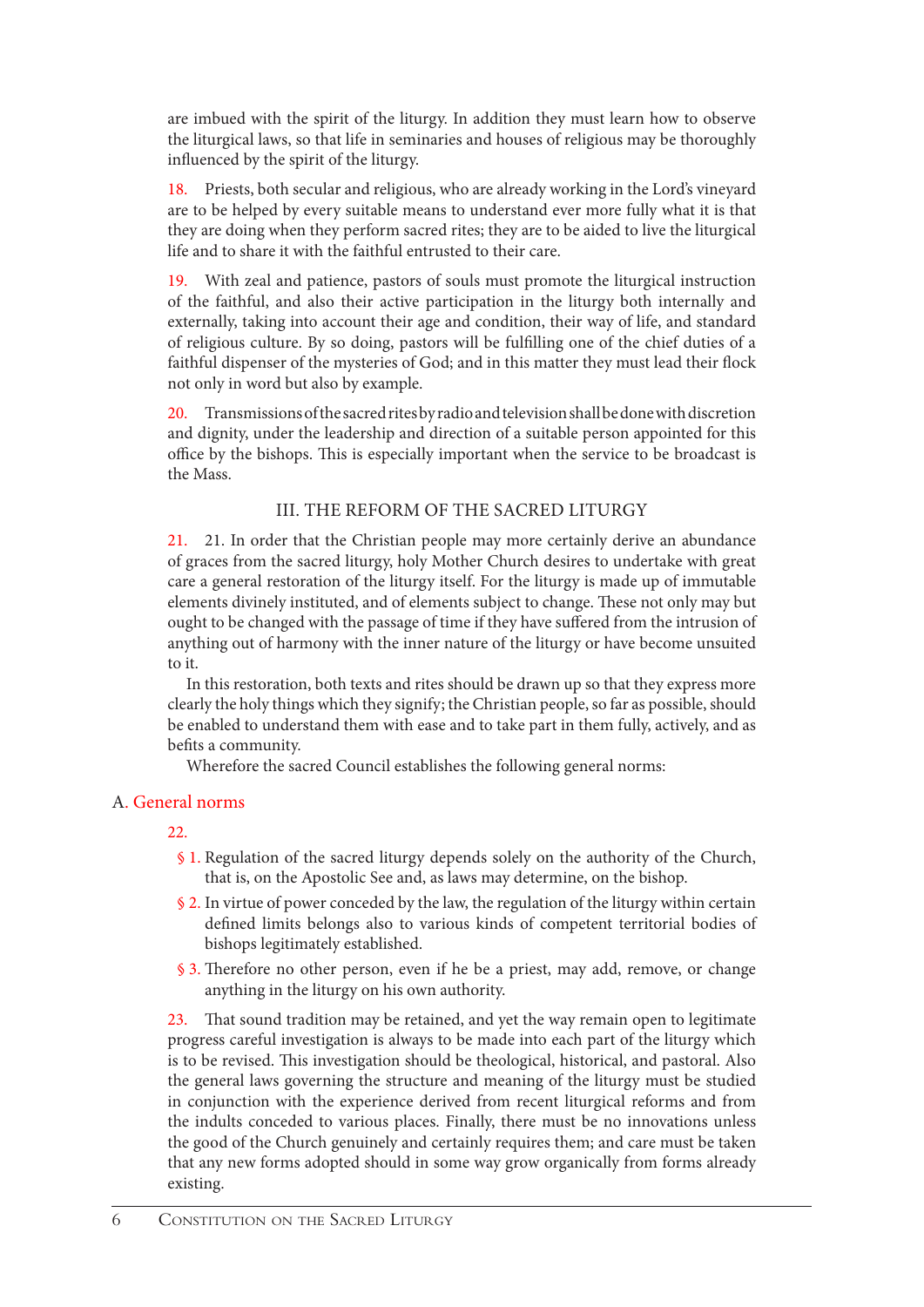<span id="page-6-0"></span>As far as possible, notable differences between the rites used in adjacent regions must be carefully avoided.

24. Sacred scripture is of the greatest importance in the celebration of the liturgy. For it is from scripture that lessons are read and explained in the homily, and psalms are sung; the prayers, collects, and liturgical songs are scriptural in their inspiration and their force, and it is from the scriptures that actions and signs derive their meaning. Thus to achieve the restoration, progress, and adaptation of the sacred liturgy, it is essential to promote that warm and living love for scripture to which the venerable tradition of both eastern and western rites gives testimony.

25. The liturgical books are to be revised as soon as possible; experts are to be employed on the task, and bishops are to be consulted, from various parts of the world.

#### B. Norms drawn from the hierarchic and communal nature of the Liturgy

26. Liturgical services are not private functions, but are celebrations of the Church, which is the "sacrament of unity," namely, the holy people united and ordered under their bishops.<sup>33</sup>

Therefore liturgical services pertain to the whole body of the Church; they manifest it and have effects upon it; but they concern the individual members of the Church in different ways, according to their differing rank, office, and actual participation.

27. It is to be stressed that whenever rites, according to their specific nature, make provision for communal celebration involving the presence and active participation of the faithful, this way of celebrating them is to be preferred, so far as possible, to a celebration that is individual and quasi-private.

This applies with especial force to the celebration of Mass and the administration of the sacraments, even though every Mass has of itself a public and social nature.

28. In liturgical celebrations each person, minister or layman, who has an office to perform, should do all of, but only, those parts which pertain to his office by the nature of the rite and the principles of liturgy.

29. Servers, lectors commentators, and members of the choir also exercise a genuine liturgical function. They ought, therefore, to discharge their office with the sincere piety and decorum demanded by so exalted a ministry and rightly expected of them by God's people.

Consequently they must all be deeply imbued with the spirit of the liturgy, each in his own measure, and they must be trained to perform their functions in a correct and orderly manner.

30. To promote active participation, the people should be encouraged to take part by means of acclamations, responses, psalmody, antiphons, and songs, as well as by actions, gestures, and bodily attitudes. And at the proper times all should observe a reverent silence.

31. The revision of the liturgical books must carefully attend to the provision of rubrics also for the people's parts.

32. The liturgy makes distinctions between persons according to their liturgical function and sacred Orders, and there are liturgical laws providing for due honours to be given to civil authorities. Apart from these instances, no special honours are to be paid in the liturgy to any private persons or classes of persons, whether in the ceremonies or by external display.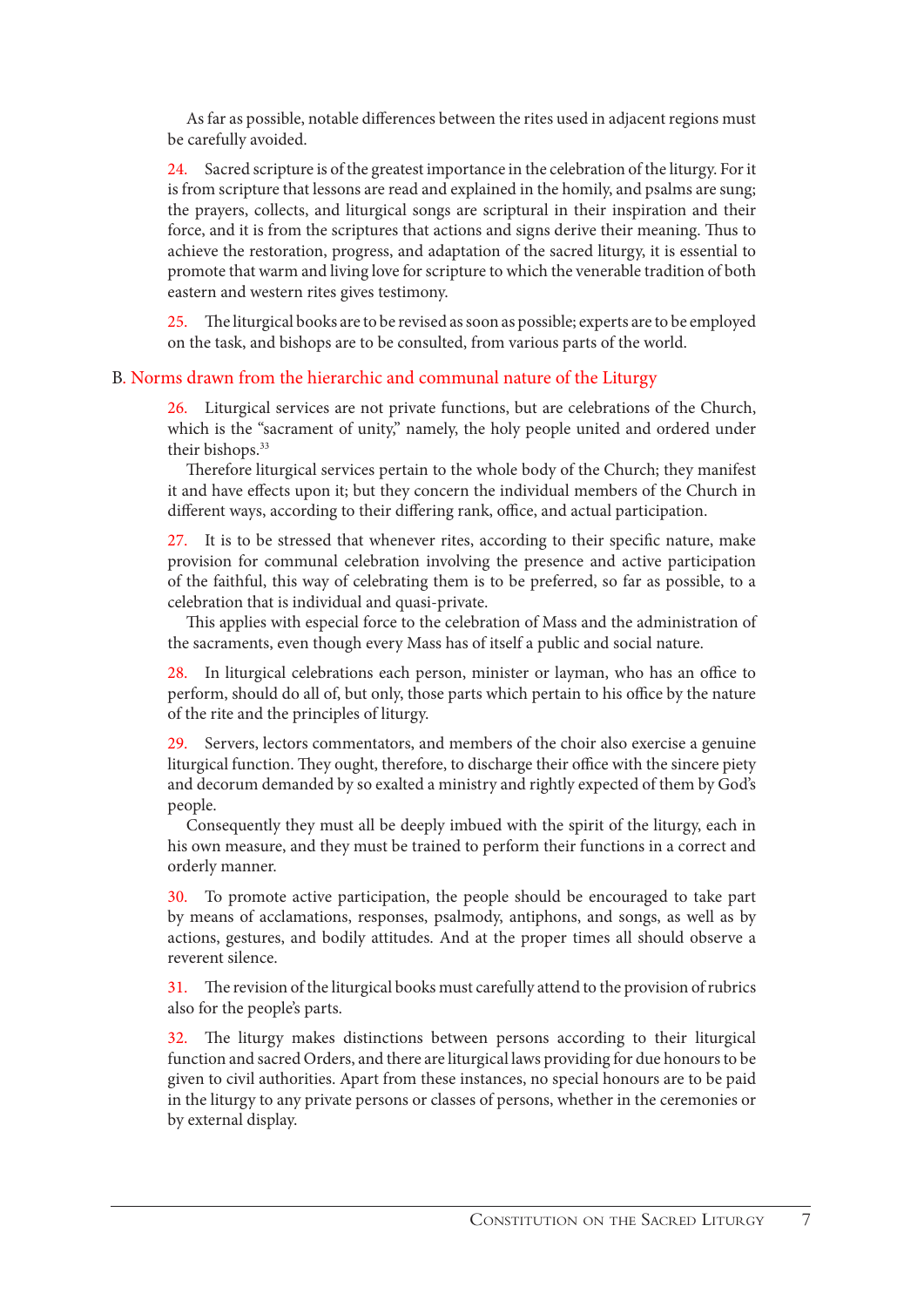#### <span id="page-7-0"></span>C. Norms based upon the didactic and pastoral nature of the Liturgy

33. Although the sacred liturgy is above all things the worship of the divine Majesty, it likewise contains much instruction for the faithful.<sup>34</sup> For in the liturgy God speaks to His people and Christ is still proclaiming His gospel. And the people reply to God both by song and prayer.

Moreover, the prayers addressed to God by the priest who presides over the assembly in the person of Christ are said in the name of the entire holy people and of all present. And the visible signs used by the liturgy to signify invisible divine things have been chosen by Christ or the Church. Thus not only when things are read "which were written for our instruction" (Rom. 15:4), but also when the Church prays or sings or acts, the faith of those taking part is nourished and their minds are raised to God, so that they may offer Him their rational service and more abundantly receive His grace.

Wherefore, in the revision of the liturgy, the following general norms should be observed:

34. The rites should be distinguished by a noble simplicity; they should be short, clear, and unencumbered by useless repetitions; they should be within the people's powers of comprehension, and normally should not require much explanation.

35. That the intimate connection between words and rites may be apparent in the liturgy:

- 1. In sacred celebrations there is to be more reading from holy scripture, and it is to be more varied and suitable.
- 2. Because the sermon is part of the liturgical service, the best place for it is to be indicated even in the rubrics, as far as the nature of the rite will allow; the ministry of preaching is to be fulfilled with exactitude and fidelity. The sermon, moreover, should draw its content mainly from scriptural and liturgical sources, and its character should be that of a proclamation of God's wonderful works in the history of salvation, the mystery of Christ, ever made present and active within us, especially in the celebration of the liturgy.
- 3. Instruction which is more explicitly liturgical should also be given in a variety of ways; if necessary, short directives to be spoken by the priest or proper minister should be provided within the rites themselves. But they should occur only at the more suitable moments, and be in prescribed or similar words.
- 4. Bible services should be encouraged, especially on the vigils of the more solemn feasts, on some weekdays in Advent and Lent, and on Sundays and feast days. They are particularly to be commended in places where no priest is available; when this is so, a deacon or some other person authorized by the bishop should preside over the celebration.

36.

- § 1. Particular law remaining in force, the use of the Latin language is to be preserved in the Latin rites.
- § 2. But since the use of the mother tongue, whether in the Mass, the administration of the sacraments, or other parts of the liturgy, frequently may be of great advantage to the people, the limits of its employment may be extended. This will apply in the first place to the readings and directives, and to some of the prayers and chants, according to the regulations on this matter to be laid down separately in subsequent chapters.
- § 3. These norms being observed, it is for the competent territorial ecclesiastical authority mentioned in Art. 22, 2, to decide whether, and to what extent, the vernacular language is to be used; their decrees are to be approved, that is,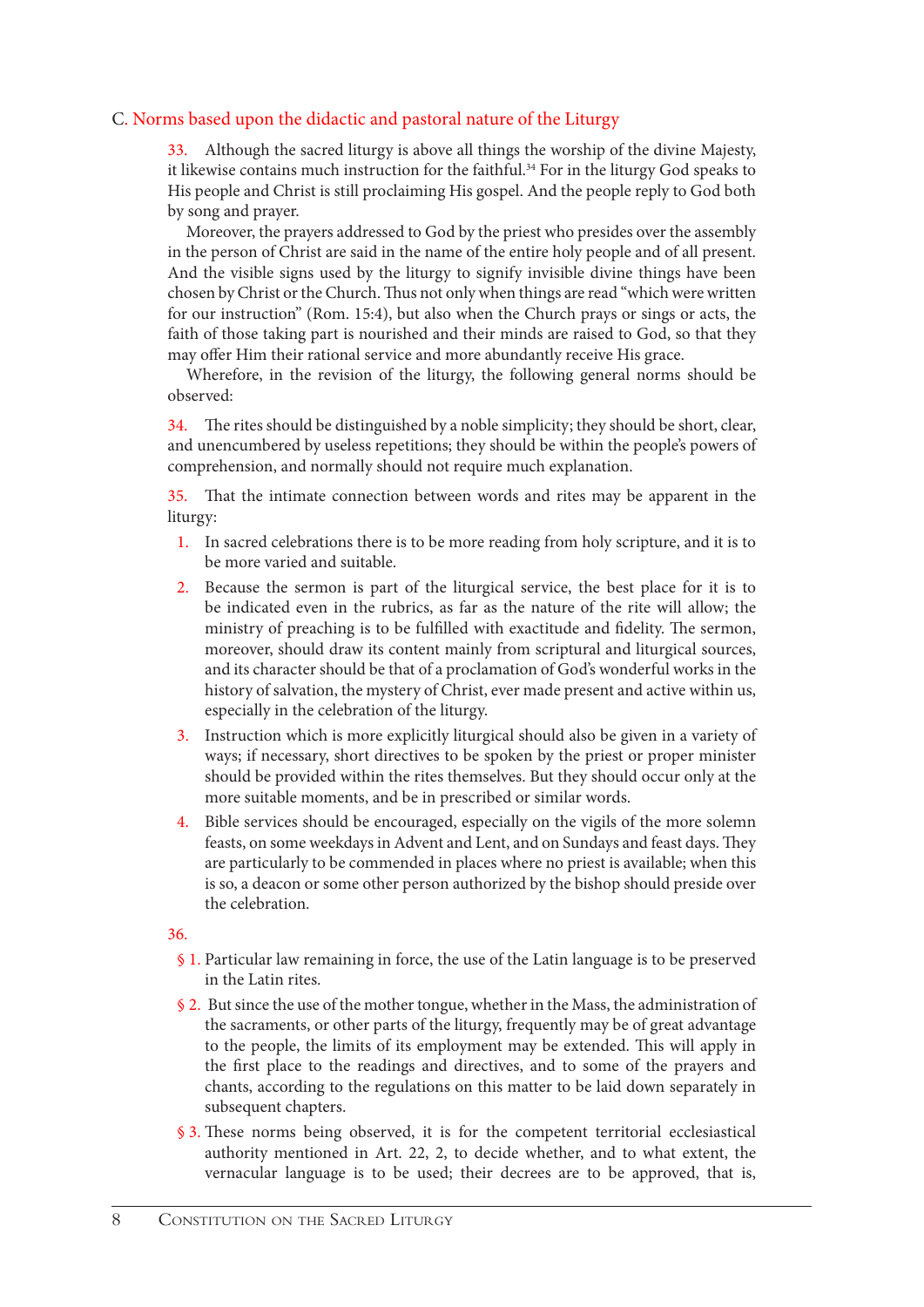<span id="page-8-0"></span>confirmed, by the Apostolic See. And, whenever it seems to be called for, this authority is to consult with bishops of neighbouring regions which have the same language.

§ 4. Translations from the Latin text into the mother tongue intended for use in the liturgy must be approved by the competent territorial ecclesiastical authority mentioned above.

### D. Norms for adapting the Liturgy to the culture and traditions of peoples

37. Even in the liturgy, the Church has no wish to impose a rigid uniformity in matters which do not implicate the faith or the good of the whole community; rather does she respect and foster the genius and talents of the various races and peoples. Anything in these peoples' way of life which is not indissolubly bound up with superstition and error she studies with sympathy and, if possible, preserves intact. Sometimes in fact she admits such things into the liturgy itself, so long as they harmonize with its true and authentic spirit.

38. Provisions shall also be made, when revising the liturgical books, for legitimate variations and adaptations to different groups, regions, and peoples, especially in mission lands, provided that the substantial unity of the Roman rite is preserved; and this should be borne in mind when drawing up the rites and devising rubrics.

39. Within the limits set by the typical editions of the liturgical books, it shall be for the competent territorial ecclesiastical authority mentioned in Art. 22, 2, to specify adaptations, especially in the case of the administration of the sacraments, the sacramentals, processions, liturgical language, sacred music, and the arts, but according to the fundamental norms laid down in this Constitution.

40. In some places and circumstances, however, an even more radical adaptation of the liturgy is needed, and this entails greater difficulties. Wherefore:

- 1. The competent territorial ecclesiastical authority mentioned in Art. 22, 2, must, in this matter, carefully and prudently consider which elements from the traditions and culture of individual peoples might appropriately be admitted into divine worship. Adaptations which are judged to be useful or necessary should then be submitted to the Apostolic See, by whose consent they may be introduced.
- 2. To ensure that adaptations may be made with all the circumspection which they demand, the Apostolic See will grant power to this same territorial ecclesiastical authority to permit and to direct, as the case requires, the necessary preliminary experiments over a determined period of time among certain groups suited for the purpose.
- 3. Because liturgical laws often involve special difficulties with respect to adaptation, particularly in mission lands, men who are experts in these matters must be employed to formulate them.

### E. Promotion of Liturgical Life in Diocese and Parish

41. The bishop is to be considered as the high priest of his flock, from whom the life in Christ of his faithful is in some way derived and dependent.

Therefore all should hold in great esteem the liturgical life of the diocese centred around the bishop, especially in his cathedral church; they must be convinced that the pre-eminent manifestation of the Church consists in the full active participation of all God's holy people in these liturgical celebrations, especially in the same eucharist, in a single prayer, at one altar, at which there presides the bishop surrounded by his college of priests and by his ministers.35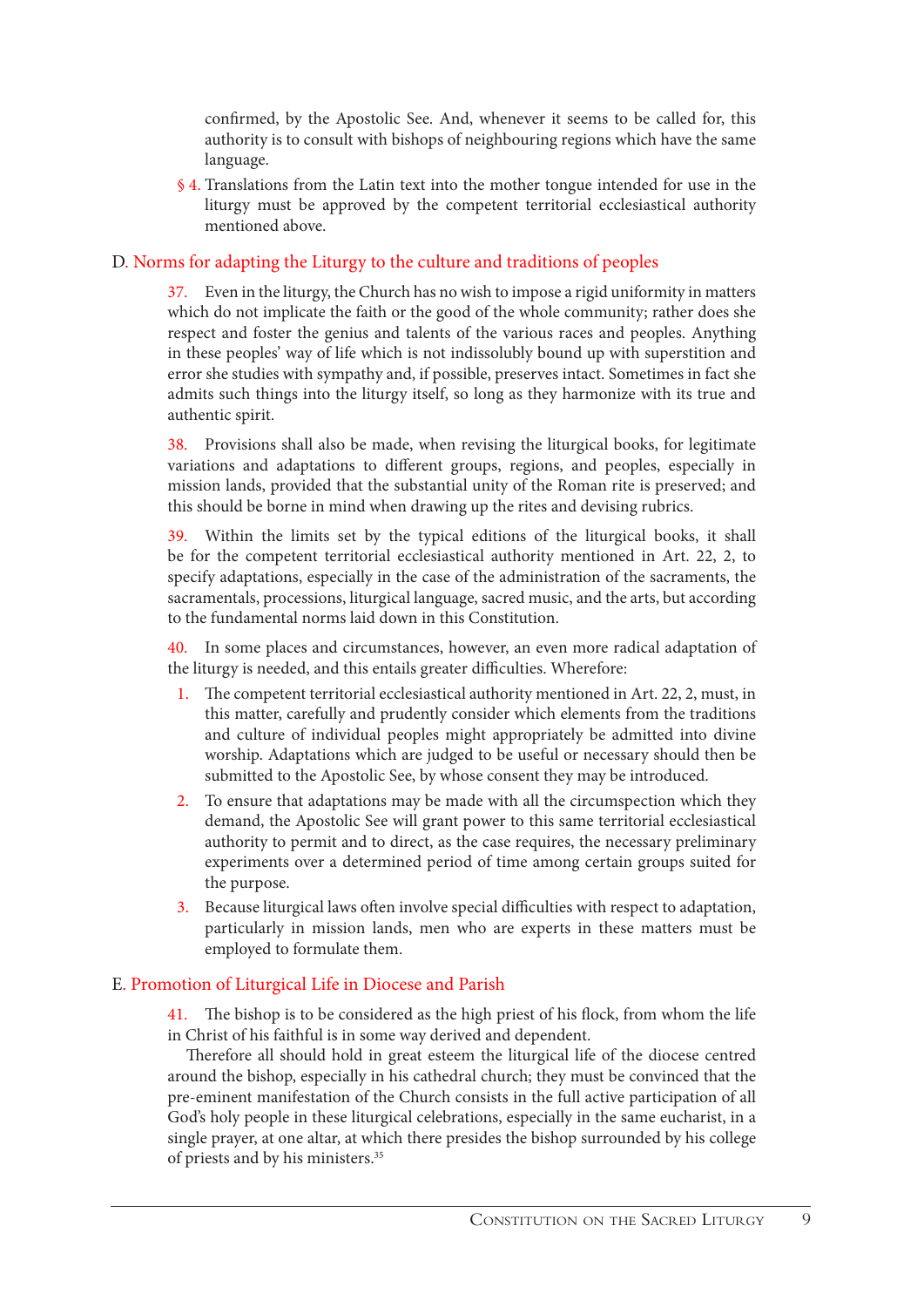<span id="page-9-0"></span>42. But because it is impossible for the bishop always and everywhere to preside over the whole flock in his Church, he cannot do other than establish lesser groupings of the faithful. Among these the parishes, set up locally under a pastor who takes the place of the bishop, are the most important: for in some manner they represent the visible Church constituted throughout the world.

And therefore the liturgical life of the parish and its relationship to the bishop must be fostered theoretically and practically among the faithful and clergy; efforts also must be made to encourage a sense of community within the parish, above all in the common celebration of the Sunday Mass.

#### F. The Promotion of Pastoral-Liturgical Action

43. Zeal for the promotion and restoration of the liturgy is rightly held to be a sign of the providential dispositions of God in our time, as a movement of the Holy Spirit in His Church. It is today a distinguishing mark of the Church's life, indeed of the whole tenor of contemporary religious thought and action.

So that this pastoral-liturgical action may become even more vigorous in the Church, the sacred Council decrees:

44. It is desirable that the competent territorial ecclesiastical authority mentioned in Art. 22, 2, set up a liturgical commission, to be assisted by experts in liturgical science, sacred music, art and pastoral practice. So far as possible the commission should be aided by some kind of Institute for Pastoral Liturgy, consisting of persons who are eminent in these matters, and including laymen as circumstances suggest. Under the direction of the above-mentioned territorial ecclesiastical authority the commission is to regulate pastoral-liturgical action throughout the territory, and to promote studies and necessary experiments whenever there is question of adaptations to be proposed to the Apostolic See.

45. For the same reason every diocese is to have a commission on the sacred liturgy under the direction of the bishop, for promoting the liturgical apostolate.

Sometimes it may be expedient that several dioceses should form between them one single commission which will be able to promote the liturgy by common consultation.

46. Besides the commission on the sacred liturgy, every diocese, as far as possible, should have commissions for sacred music and sacred art.

These three commissions must work in closest collaboration; indeed it will often be best to fuse the three of them into one single commission.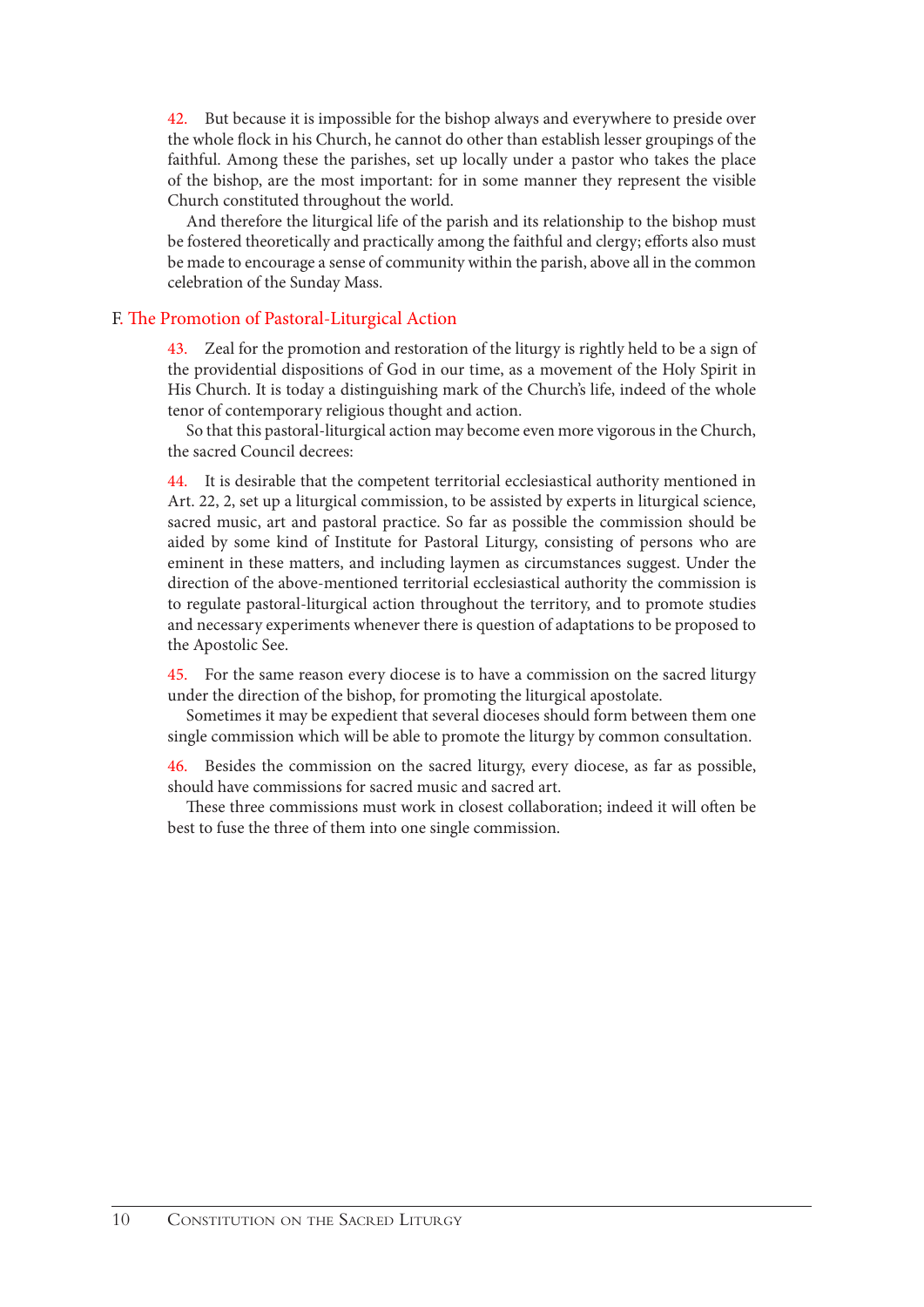## **CHAPTER II**

## **The Most Sacred Mystery of the Eucharist**

<span id="page-10-0"></span>47. At the Last Supper, on the night when He was betrayed, our Saviour instituted the eucharistic sacrifice of His Body and Blood. He did this in order to perpetuate the sacrifice of the Cross throughout the centuries until He should come again, and so to entrust to His beloved spouse, the Church, a memorial of His death and resurrection: a sacrament of love, a sign of unity, a bond of charity,<sup>36</sup> a paschal banquet in which Christ is eaten, the mind is filled with grace, and a pledge of future glory is given to us. $37$ 

48. The Church, therefore, earnestly desires that Christ's faithful, when present at this mystery of faith, should not be there as strangers or silent spectators; on the contrary, through a good understanding of the rites and prayers they should take part in the sacred action conscious of what they are doing, with devotion and full collaboration. They should be instructed by God's word and be nourished at the table of the Lord's body; they should give thanks to God; by offering the Immaculate Victim, not only through the hands of the priest, but also with him, they should learn also to offer themselves; through Christ the Mediator,<sup>38</sup> they should be drawn day by day into ever more perfect union with God and with each other, so that finally God may be all in all.

49. For this reason the sacred Council, having in mind those Masses which are celebrated with the assistance of the faithful, especially on Sundays and feasts of obligation, has made the following decrees in order that the sacrifice of the Mass, even in the ritual forms of its celebration, may become pastorally efficacious to the fullest degree.

50. The rite of the Mass is to be revised in such a way that the intrinsic nature and purpose of its several parts, as also the connection between them, may be more clearly manifested, and that devout and active participation by the faithful may be more easily achieved.

For this purpose the rites are to be simplified, due care being taken to preserve their substance; elements which, with the passage of time, came to be duplicated, or were added with but little advantage, are now to be discarded; other elements which have suffered injury through accidents of history are now to be restored to the vigour which they had in the days of the holy Fathers, as may seem useful or necessary.

51. The treasures of the bible are to be opened up more lavishly, so that richer fare may be provided for the faithful at the table of God's word. In this way a more representative portion of the holy scriptures will be read to the people in the course of a prescribed number of years.

52. By means of the homily the mysteries of the faith and the guiding principles of the Christian life are expounded from the sacred text, during the course of the liturgical year; the homily, therefore, is to be highly esteemed as part of the liturgy itself; in fact, at those Masses which are celebrated with the assistance of the people on Sundays and feasts of obligation, it should not be omitted except for a serious reason.

53. Especially on Sundays and feasts of obligation there is to be restored, after the Gospel and the homily, "the common prayer" or "the prayer of the faithful." By this prayer, in which the people are to take part, intercession will be made for holy Church, for the civil authorities, for those oppressed by various needs, for all mankind, and for the salvation of the entire world.39

54. In Masses which are celebrated with the people, a suitable place may be allotted to their mother tongue. This is to apply in the first place to the readings and "the common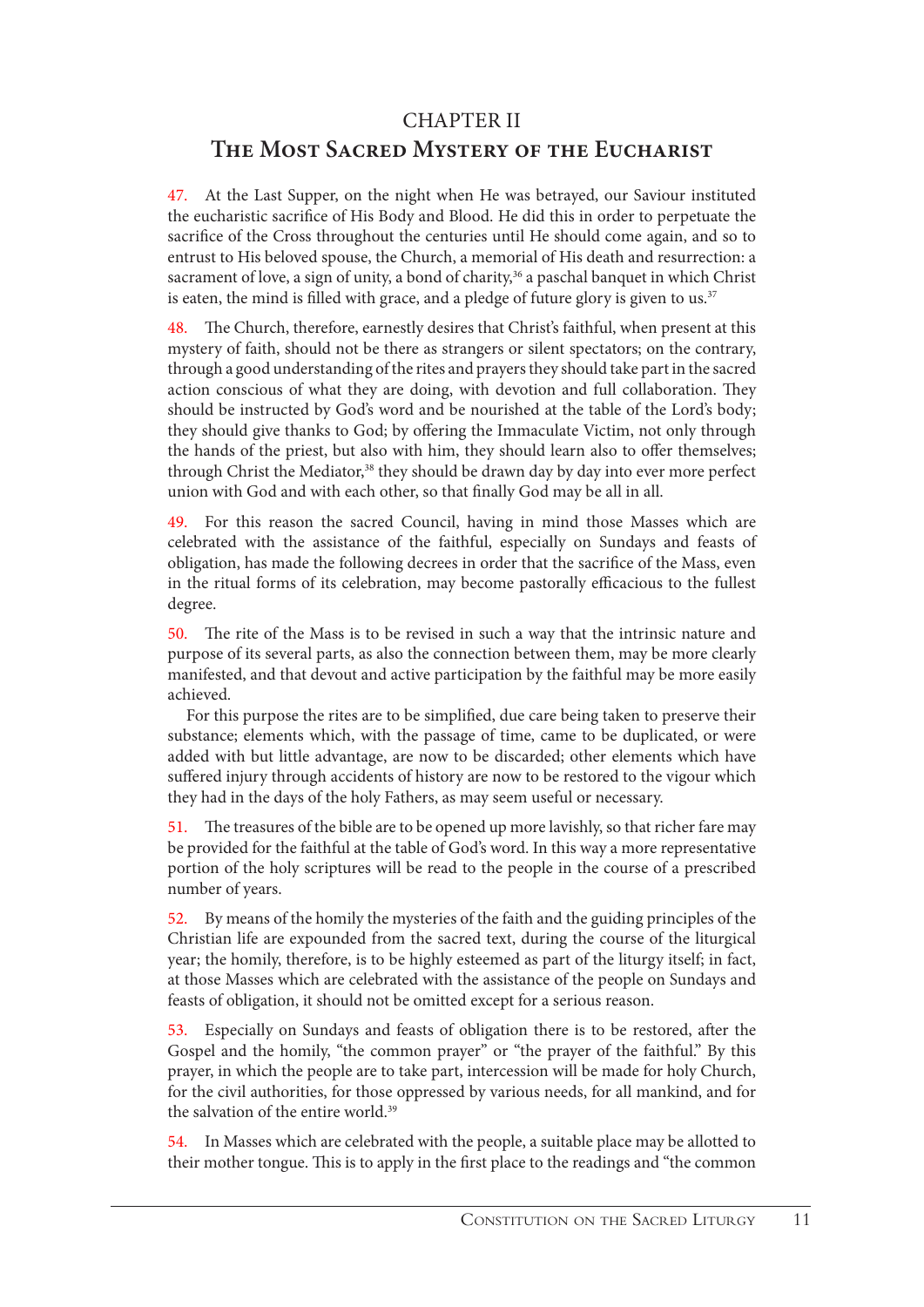prayer," but also, as local conditions may warrant, to those parts which pertain to the people, according to the norm laid down in Art. 36 of this Constitution.

Nevertheless steps should be taken so that the faithful may also be able to say or to sing together in Latin those parts of the Ordinary of the Mass which pertain to them.

And wherever a more extended use of the mother tongue within the Mass appears desirable, the regulation laid down in Art. 40 of this Constitution is to be observed.

55. That more perfect form of participation in the Mass whereby the faithful, after the priest's communion, receive the Lord's body from the same sacrifice, is strongly commended.

The dogmatic principles which were laid down by the Council of Trent remaining intact,<sup>40</sup> communion under both kinds may be granted when the bishops think fit, not only to clerics and religious, but also to the laity, in cases to be determined by the Apostolic See, as, for instance, to the newly ordained in the Mass of their sacred ordination, to the newly professed in the Mass of their religious profession, and to the newly baptized in the Mass which follows their baptism.

56. The two parts which, in a certain sense, go to make up the Mass, namely, the liturgy of the word and the eucharistic liturgy, are so closely connected with each other that they form but one single act of worship. Accordingly this sacred Synod strongly urges pastors of souls that, when instructing the faithful, they insistently teach them to take their part in the entire Mass, especially on Sundays and feasts of obligation.

#### 57.

- § 1. Concelebration, whereby the unity of the priesthood is appropriately manifested, has remained in use to this day in the Church both in the east and in the west. For this reason it has seemed good to the Council to extend permission for concelebration to the following cases:
	- 1.
		- a. on the Thursday of the Lord's Supper, not only at the Mass of the Chrism, but also at the evening Mass.
		- b. at Masses during councils, bishops' conferences, and synods;
		- c. at the Mass for the blessing of an abbot.
	- 2. Also, with permission of the ordinary, to whom it belongs to decide whether concelebration is opportune:
		- a. at conventual Mass, and at the principle Mass in churches when the needs of the faithful do not require that all priests available should celebrate individually;
		- a. at Masses celebrated at any kind of priests' meetings, whether the priests be secular clergy or religious.

§ 2.

- 1. The regulation, however, of the discipline of con-celebration in the diocese pertains to the bishop.
- 2. Nevertheless, each priest shall always retain his right to celebrate Mass individually, though not at the same time in the same church as a concelebrated Mass, nor on Thursday of the Lord's Supper.

58. A new rite for concelebration is to be drawn up and inserted into the Pontifical and into the Roman Missal.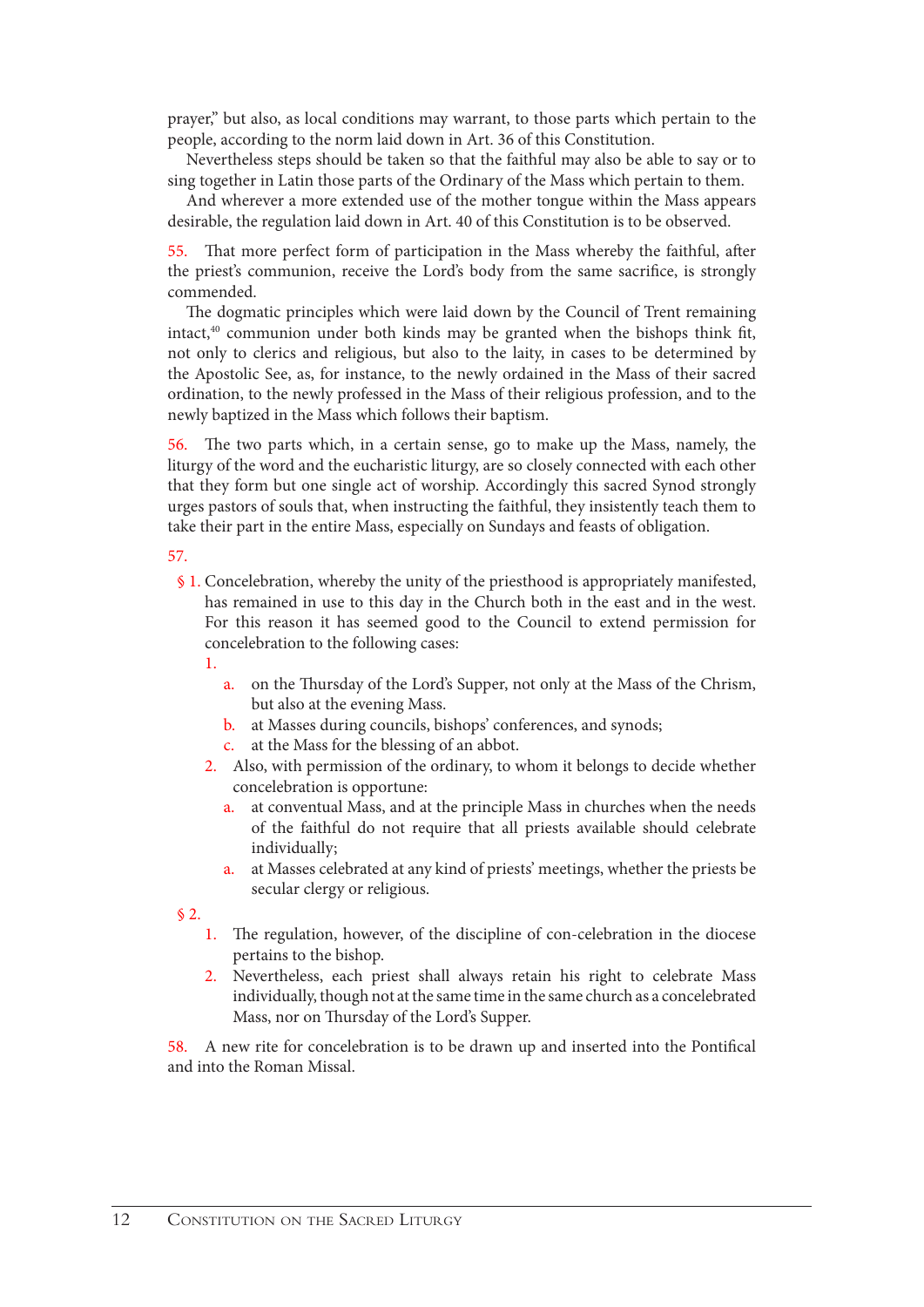### CHAPTER III

## <span id="page-12-0"></span>**The other Sacraments and the Sacramentals**

59. The purpose of the sacraments is to sanctify men, to build up the body of Christ, and, finally, to give worship to God; because they are signs they also instruct. They not only presuppose faith, but by words and objects they also nourish, strengthen, and express it; that is why they are called "sacraments of faith." They do indeed impart grace, but, in addition, the very act of celebrating them most effectively disposes the faithful to receive this grace in a fruitful manner, to worship God duly, and to practice charity.

It is therefore of the highest importance that the faithful should easily understand the sacramental signs, and should frequent with great eagerness those sacraments which were instituted to nourish the Christian life.

60. Holy Mother Church has, moreover, instituted sacramentals. These are sacred signs which bear a resemblance to the sacraments: they signify effects, particularly of a spiritual kind, which are obtained through the Church's intercession. By them men are disposed to receive the chief effect of the sacraments, and various occasions in life are rendered holy.

61. Thus, for well-disposed members of the faithful, the liturgy of the sacraments and sacramentals sanctifies almost every event in their lives; they are given access to the stream of divine grace which flows from the paschal mystery of the passion, death, the resurrection of Christ, the font from which all sacraments and sacramentals draw their power. There is hardly any proper use of material things which cannot thus be directed toward the sanctification of men and the praise of God.

62. With the passage of time, however, there have crept into the rites of the sacraments and sacramentals certain features which have rendered their nature and purpose far from clear to the people of today; hence some changes have become necessary to adapt them to the needs of our own times. For this reason the sacred Council decrees as follows concerning their revision.

63. Because of the use of the mother tongue in the administration of the sacraments and sacramentals can often be of considerable help to the people, this use is to be extended according to the following norms:

- a. The vernacular language may be used in administering the sacraments and sacramentals, according to the norm of Art. 36.
- b. In harmony with the new edition of the Roman Ritual, particular rituals shall be prepared without delay by the competent territorial ecclesiastical authority mentioned in Art. 22, 2, of this Constitution. These rituals, which are to be adapted, also as regards the language employed, to the needs of the different regions, are to be reviewed by the Apostolic See and then introduced into the regions for which they have been prepared. But in drawing up these rituals or particular collections of rites, the instructions prefixed to the individual rites the Roman Ritual, whether they be pastoral and rubrical or whether they have special social import, shall not be omitted.

64. The catechumenate for adults, comprising several distinct steps, is to be restored and to be taken into use at the discretion of the local ordinary. By this, means the time of the catechumenate, which is intended as a period of suitable instruction, may be sanctified by sacred rites to be celebrated at successive intervals of time.

65. In mission lands it is found that some of the peoples already make use of initiation rites. Elements from these, when capable of being adapted to Christian ritual, may be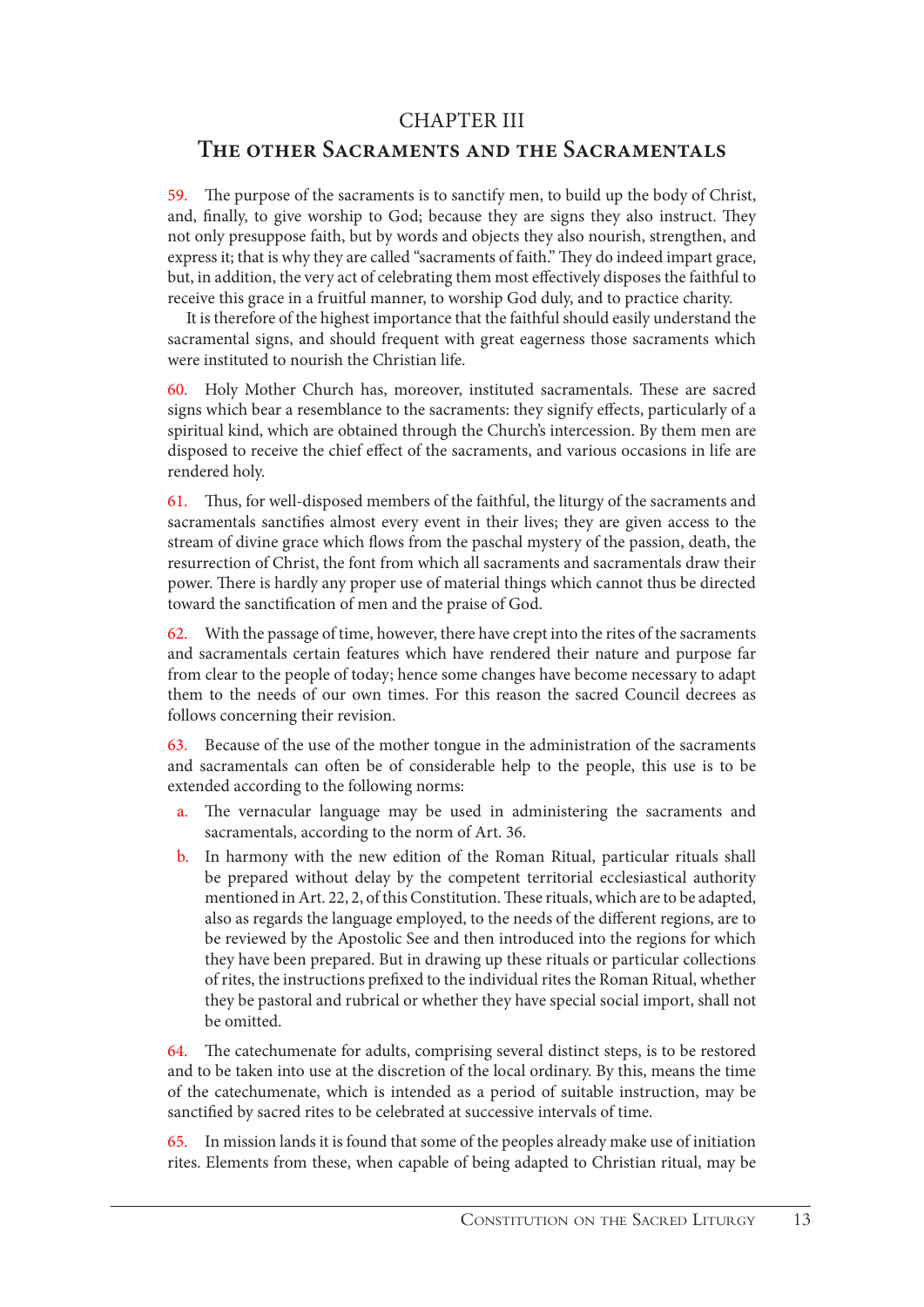admitted along with those already found in Christian tradition, according to the norm laid down in Art. 37-40, of this Constitution.

66. Both the rites for the baptism of adults are to be revised: not only the simpler rite, but also the more solemn one, which must take into account the restored catechumenate. A special Mass "for the conferring of baptism" is to be inserted into the Roman Missal.

67. The rite for the baptism of infants is to be revised, and it should be adapted to the circumstance that those to be baptized are, in fact, infants. The roles of parents and godparents, and also their duties, should be brought out more clearly in the rite itself.

The baptismal rite should contain variants, to be used at the discretion of the local ordinary, for occasions when a very large number are to be baptized together. Moreover, a shorter rite is to be drawn up, especially for mission lands, to be used by catechists, but also by the faithful in general when there is danger of death, and neither priest nor deacon is available.

69. In place of the rite called the "Order of supplying what was omitted in the baptism of an infant," a new rite is to be drawn up. This should manifest more fittingly and clearly that the infant, baptized by the short rite, has already been received into the Church.

And a new rite is to be drawn up for converts who have already been validly baptized; it should indicate that they are now admitted to communion with the Church.

70. Except during Eastertide, baptismal water may be blessed within the rite of baptism itself by an approved shorter formula.

71. The rite of confirmation is to be revised and the intimate connection which this sacrament has with the whole of Christian initiation is to be more clearly set forth; for this reason it is fitting for candidates to renew their baptismal promises just before they are confirmed.

Confirmation may be given within the Mass when convenient; when it is given outside the Mass, the rite that is used should be introduced by a formula to be drawn up for this purpose.

72. The rite and formulas for the sacrament of penance are to be revised so that they more clearly express both the nature and effect of the sacrament.

73. "Extreme unction," which may also and more fittingly be called "anointing of the sick," is not a sacrament for those only who are at the point of death. Hence, as soon as any one of the faithful begins to be in danger of death from sickness or old age, the fitting time for him to receive this sacrament has certainly already arrived.

74. In addition to the separate rites for anointing of the sick and for viaticum, a continuous rite shall be prepared according to which the sick man is anointed after he has made his confession and before he receives viaticum.

75. The number of the anointings is to be adapted to the occasion, and the prayers which belong to the rite of anointing are to be revised so as to correspond with the varying conditions of the sick who receive the sacrament.

76. Both the ceremonies and texts of the ordination rites are to be revised. The address given by the bishop at the beginning of each ordination or consecration may be in the mother tongue.

When a bishop is consecrated, the laying of hands may be done by all the bishops present.

77. The marriage rite now found in the Roman Ritual is to be revised and enriched in such a way that the grace of the sacrament is more clearly signified and the duties of the spouses are taught.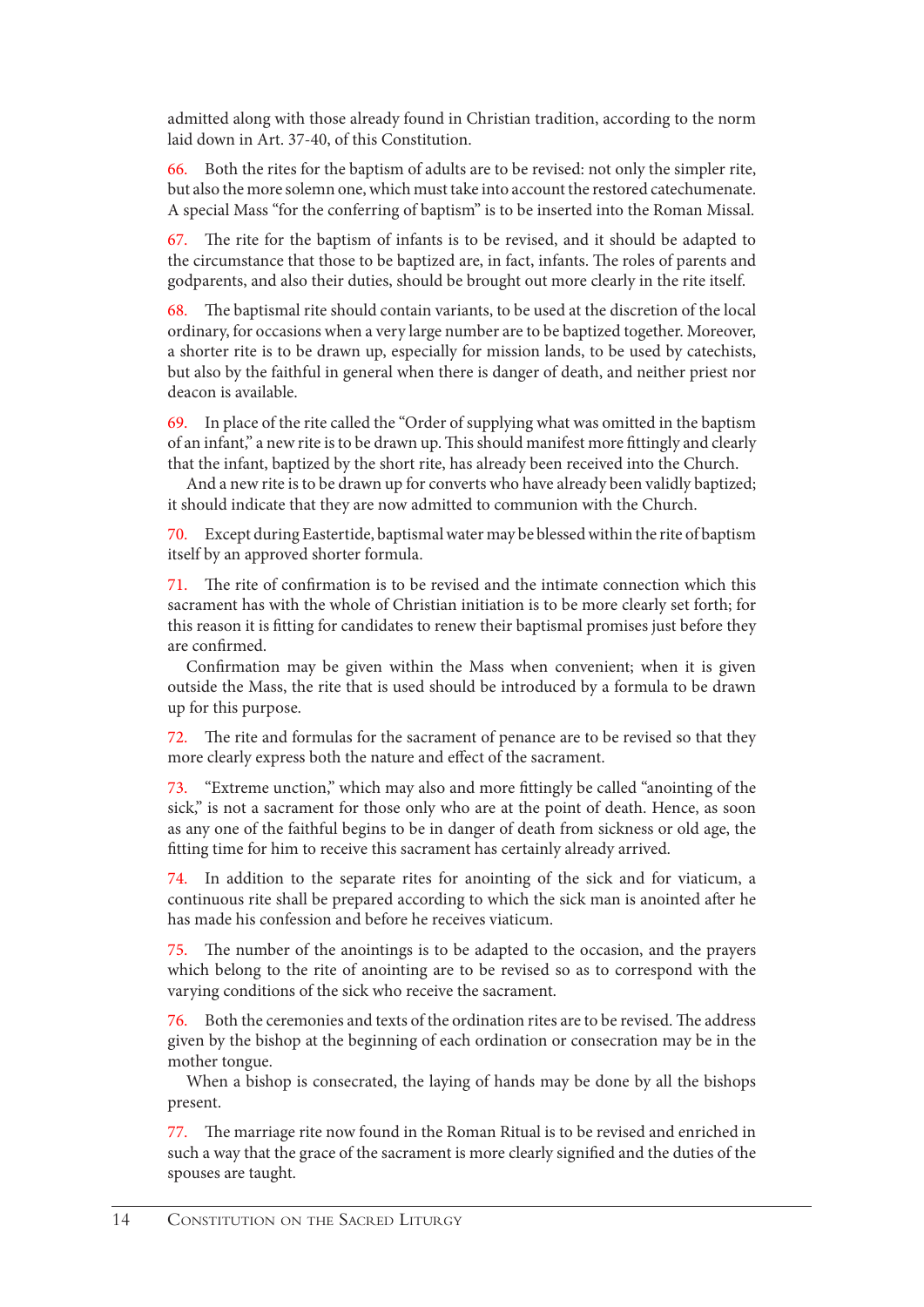"If any regions are wont to use other praiseworthy customs and ceremonies when celebrating the sacrament of matrimony, the sacred Synod earnestly desires that these by all means be retained".<sup>41</sup>

Moreover the competent territorial ecclesiastical authority mentioned in Art. 22, 52, of this Constitution is free to draw up its own rite suited to the usages of place and people, according to the provision of Art. 63. But the rite must always conform to the law that the priest assisting at the marriage must ask for and obtain the consent of the contracting parties.

78. Matrimony is normally to be celebrated within the Mass, after the reading of the gospel and the homily, and before "the prayer of the faithful." The prayer for the bride, duly amended to remind both spouses of their equal obligation to remain faithful to each other, may be said in the mother tongue.

But if the sacrament of matrimony is celebrated apart from Mass, the epistle and gospel from the nuptial Mass are to be read at the beginning of the rite, and the blessing should always be given to the spouses.

79. The sacramentals are to undergo a revision which takes into account the primary principle of enabling the faithful to participate intelligently, actively, and easily; the circumstances of our own days must also be considered. When rituals are revised, as laid down in Art. 63, new sacramentals may also be added as the need for these becomes apparent.

Reserved blessings shall be very few; reservations shall be in favour of bishops or ordinaries.

Let provision be made that some sacramentals, at least in special circumstances and at the discretion of the ordinary, may be administered by qualified lay persons.

80. The rite for the consecration of virgins at present found in the Roman Pontifical is to be revised.

Moreover, a rite of religious profession and renewal of vows shall be drawn up in order to achieve greater unity, sobriety, and dignity. Apart from exceptions in particular law, this rite should be adopted by those who make their profession or renewal of vows within the Mass.

Religious profession should preferably be made within the Mass.

81. The rite for the burial of the dead should express more clearly the paschal character of Christian death, and should correspond more closely to the circumstances and traditions found in various regions. This holds good also for the liturgical colour to be used.

82. The rite for the burial of infants is to be revised, and a special Mass for the occasion should be provided.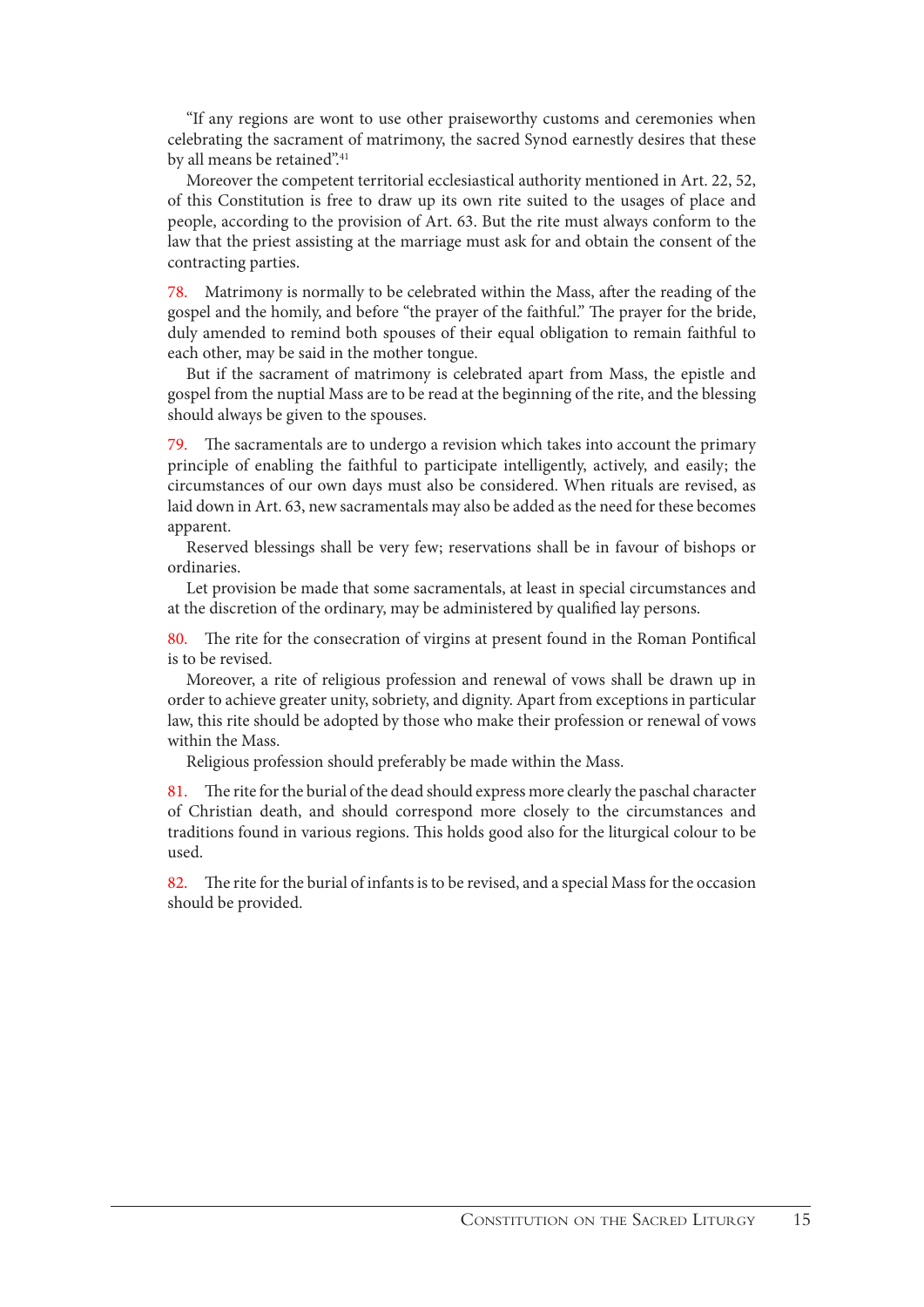## **CHAPTER IV The Divine Office**

<span id="page-15-0"></span>83. Christ Jesus, high priest of the new and eternal covenant, taking human nature, introduced into this earthly exile that hymn which is sung throughout all ages in the halls of heaven. He joins the entire community of mankind to Himself, associating it with His own singing of this canticle of divine praise.

For he continues His priestly work through the agency of His Church, which is ceaselessly engaged in praising the Lord and interceding for the salvation of the whole world. She does this, not only by celebrating the eucharist, but also in other ways, especially by praying the divine office.

84. By tradition going back to early Christian times, the divine office is devised so that the whole course of the day and night is made holy by the praises of God. Therefore, when this wonderful song of praise is rightly performed by priests and others who are deputed for this purpose by the Church's ordinance, or by the faithful praying together with the priest in the approved form, then it is truly the voice of the bride addressed to her bridegroom; It is the very prayer which Christ Himself, together with His body, addresses to the Father.

85. Hence all who render this service are not only fulfilling a duty of the Church, but also are sharing in the greatest honour of Christ's spouse, for by offering these praises to God they are standing before God's throne in the name of the Church their Mother.

86. Priests who are engaged in the sacred pastoral ministry will offer the praises of the hours with greater fervour the more vividly they realize that they must heed St. Paul's exhortation: "Pray without ceasing" (1 Thess. 5:11). For the work in which they labour will effect nothing and bring forth no fruit except by the power of the Lord who said: "Without me you can do nothing" (John 15: 5). That is why the apostles, instituting deacons, said: "We will devote ourselves to prayer and to the ministry of the word" (Acts 6:4).

87. In order that the divine office may be better and more perfectly prayed in existing circumstances, whether by priests or by other members of the Church, the sacred Council, carrying further the restoration already so happily begun by the Apostolic See, has seen fit to decree as follows concerning the office of the Roman rite.

88. Because the purpose of the office is to sanctify the day, the traditional sequence of the hours is to be restored so that once again they may be genuinely related to the time of the day when they are prayed, as far as this may be possible. Moreover, it will be necessary to take into account the modern conditions in which daily life has to be lived, especially by those who are called to labour in apostolic works.

- 89. Therefore, when the office is revised, these norms are to be observed:
- a. By the venerable tradition of the universal Church, Lauds as morning prayer and Vespers as evening prayer are the two hinges on which the daily office turns; hence they are to be considered as the chief hours and are to be celebrated as such.
- b. Compline is to be drawn up so that it will be a suitable prayer for the end of the day.
- c. The hour known as Matins, although it should retain the character of nocturnal praise when celebrated in choir, shall be adapted so that it may be recited at any hour of the day; it shall be made up of fewer psalms and longer readings.
- d. The hour of Prime is to be suppressed.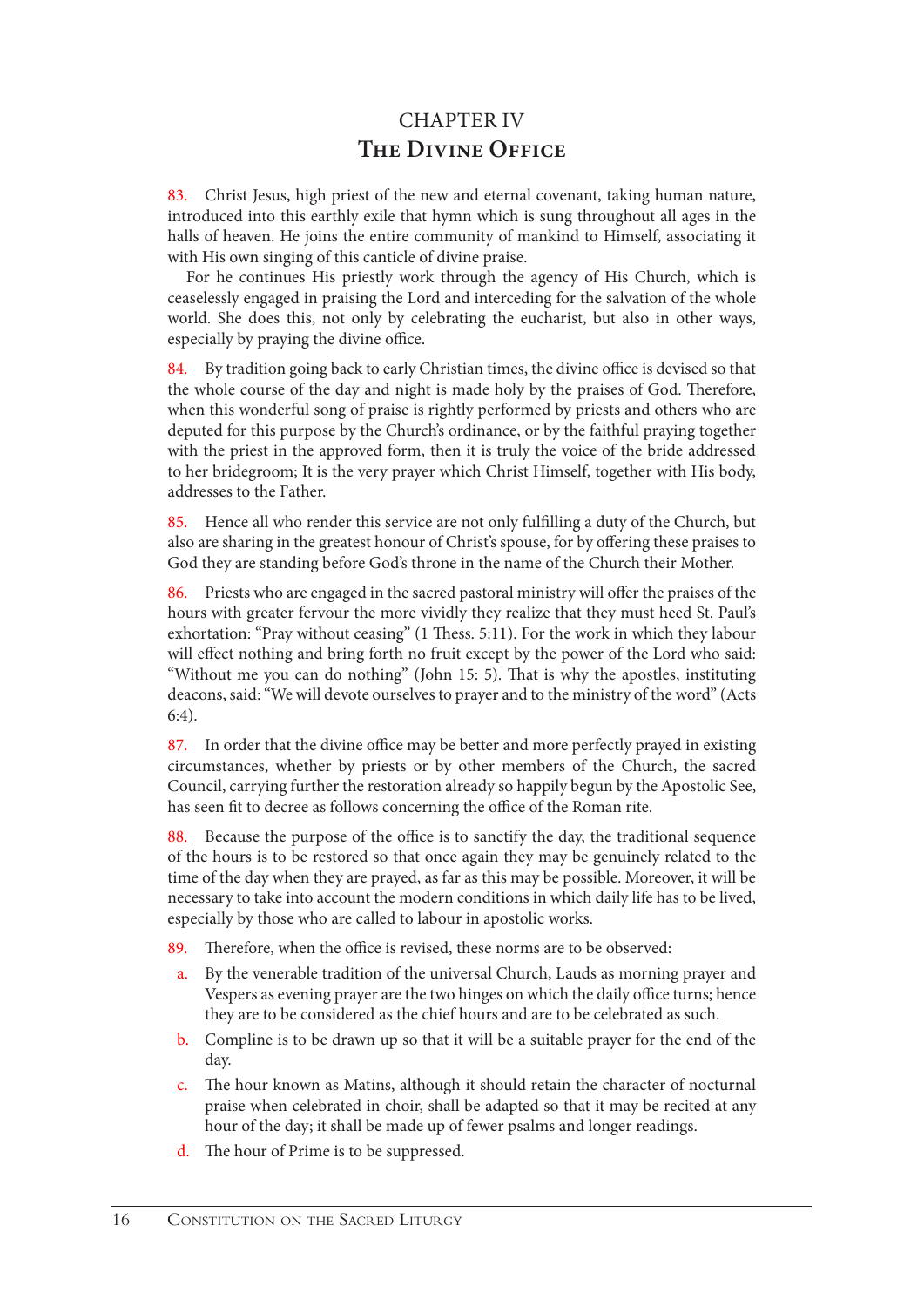e. In choir the hours of Terce, Sext, and None are to be observed. But outside choir it will be lawful to select any one of these three, according to the respective time of the day.

90. The divine office, because it is the public prayer of the Church, is a source of piety, and nourishment for personal prayer. And therefore priests and all others who take part in the divine office are earnestly exhorted in the Lord to attune their minds to their voices when praying it. The better to achieve this, let them take steps to improve their understanding of the liturgy and of the bible, especially of the psalms.

In revising the Roman office, its ancient and venerable treasures are to be so adapted that all those to whom they are handed on may more extensively and easily draw profit from them.

91. So that it may really be possible in practice to observe the course of the hours proposed in Art. 89, the psalms are no longer to be distributed throughout one week, but through some longer period of time.

The work of revising the psalter, already happily begun, is to be finished as soon as possible, and is to take into account the style of Christian Latin, the liturgical use of psalms, also when sung, and the entire tradition of the Latin Church.

- 92. As regards the readings, the following shall be observed:
	- a. Readings from sacred scripture shall be arranged so that the riches of God's word may be easily accessible in more abundant measure.
	- b. Readings excerpted from the works of the fathers, doctors, and ecclesiastical writers shall be better selected.
	- c. The accounts of martyrdom or the lives of the saints are to accord with the facts of history.

93. To whatever extent may seem desirable, the hymns are to be restored to their original form, and whatever smacks of mythology or ill accords with Christian piety is to be removed or changed. Also, as occasion may arise, let other selections from the treasury of hymns be incorporated.

That the day may be truly sanctified, and that the hours themselves may be recited with spiritual advantage, it is best that each of them be prayed at a time which most closely corresponds with its true canonical time.

95. Communities obliged to choral office are bound to celebrate the office in choir every day in addition to the conventual Mass. In particular:

- a. Orders of canons, of monks and of nuns, and of other regulars bound by law or constitutions to choral office must celebrate the entire office.
- b. Cathedral or collegiate chapters are bound to recite those parts of the office imposed on them by general or particular law.
- c. All members of the above communities who are in major orders or who are solemnly professed, except for lay brothers, are bound to recite individually those canonical hours which they do not pray in choir.

96. Clerics not bound to office in choir, if they are in major orders, are bound to pray the entire office every day, either in common or individually, as laid down in Art. 89.

97. Appropriate instances are to be defined by the rubrics in which a liturgical service may be substituted for the divine office.

In particular cases, and for a just reason, ordinaries can dispense their subjects wholly or in part from the obligation of reciting the divine office, or may commute the obligation.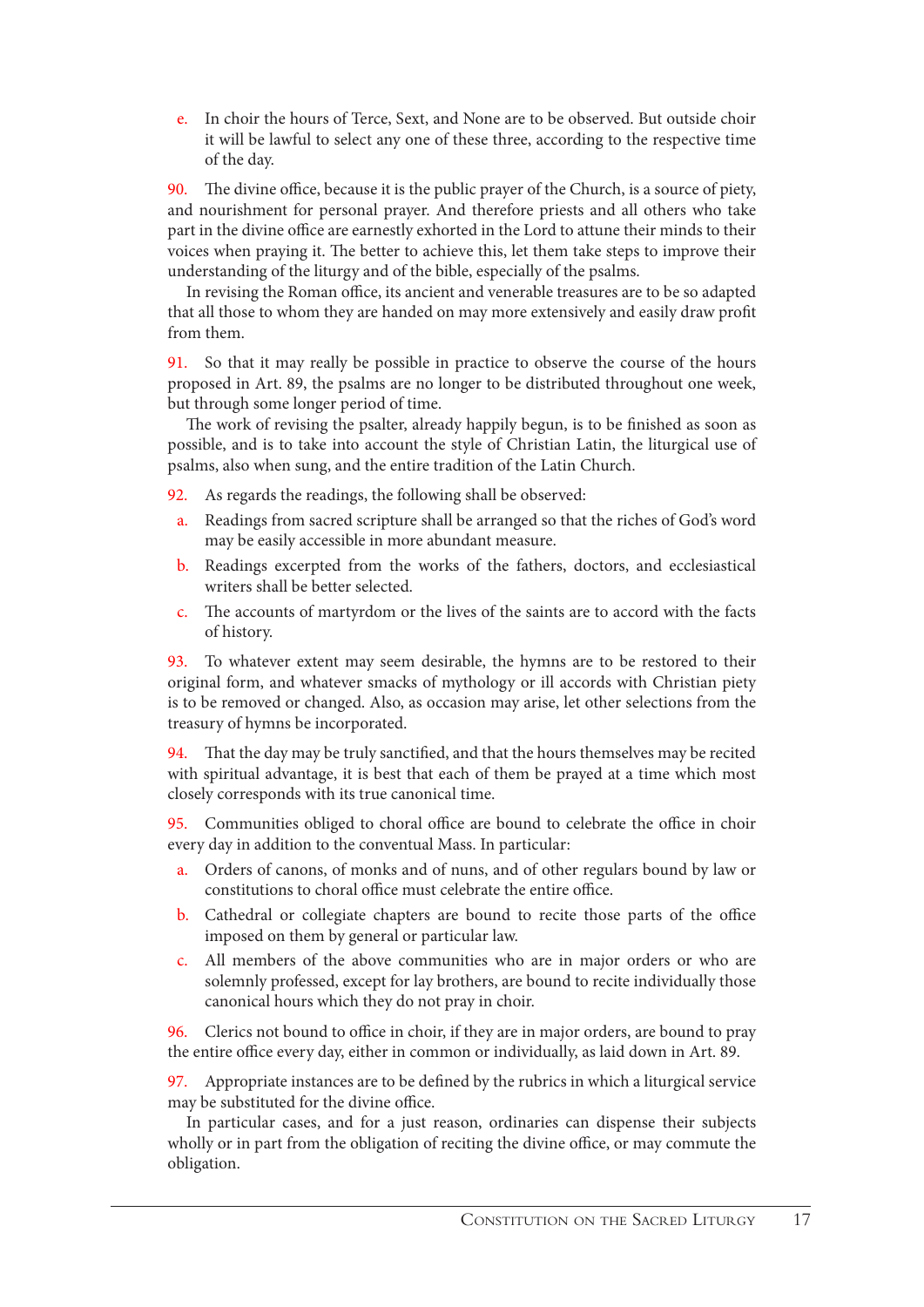98. Members of any institute dedicated to acquiring perfection who, according to their constitutions, are to recite any parts of the divine office are thereby performing the public prayer of the Church.

They too perform the public prayer of the Church who, in virtue of their constitutions, recite any short office, provided this is drawn up after the pattern of the divine office and is duly approved.

99. Since the divine office is the voice of the Church, that is of the whole mystical body publicly praising God, those clerics who are not obliged to office in choir, especially priests who live together or who assemble for any purpose, are urged to pray at least some part of the divine office in common.

All who pray the divine office, whether in choir or in common, should fulfil the task entrusted to them as perfectly as possible: this refers not only to the internal devotion of their minds but also to their external manner of celebration.

It is, moreover, fitting that the office, both in choir and in common, be sung when possible.

100. Pastors of souls should see to it that the chief hours, especially Vespers, are celebrated in common in church on Sundays and the more solemn feasts. And the laity, too, are encouraged to recite the divine office, either with the priests, or among themselves, or even individually.

101.

- § 1. In accordance with the centuries-old tradition of the Latin rite, the Latin language is to be retained by clerics in the divine office. But in individual cases the ordinary has the power of granting the use of a vernacular translation to those clerics for whom the use of Latin constitutes a grave obstacle to their praying the office properly. The vernacular version, however, must be one that is drawn up according to the provision of Art. 36.
- § 2. The competent superior has the power to grant the use of the vernacular in the celebration of the divine office, even in choir, to nuns and to members of institutes dedicated to acquiring perfection, both men who are not clerics and women. The version, however, must be one that is approved.
- § 3. Any cleric bound to the divine office fulfils his obligation if he prays the office in the vernacular together with a group of the faithful or with those mentioned in 52 above provided that the text of the translation is approved.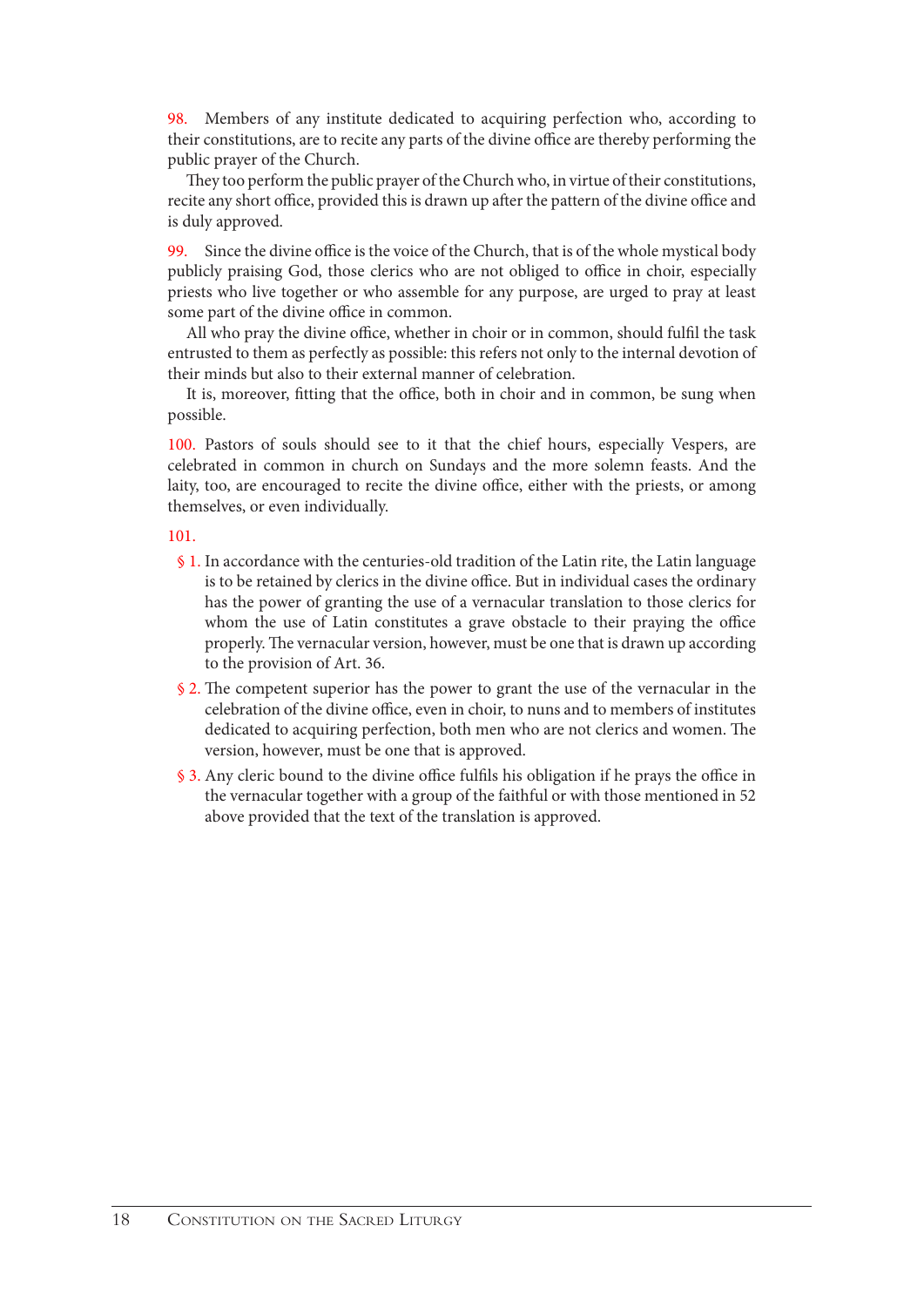## **CHAPTER V The Liturgical Year**

<span id="page-18-0"></span>102. Holy Mother Church is conscious that she must celebrate the saving work of her divine Spouse by devoutly recalling it on certain days throughout the course of the year. Every week, on the day which she has called the Lord's day, she keeps the memory of the Lord's resurrection, which she also celebrates once in the year, together with His blessed passion, in the most solemn festival of Easter.

Within the cycle of a year, moreover, she unfolds the whole mystery of Christ, from the incarnation and birth until the ascension, the day of Pentecost, and the expectation of blessed hope and of the coming of the Lord.

Recalling thus the mysteries of redemption, the Church opens to the faithful the riches of her Lord's powers and merits, so that these are in some way made present for all time, and the faithful are enabled to lay hold upon them and become filled with saving grace.

103. In celebrating this annual cycle of Christ's mysteries, holy Church honours with especial love the Blessed Mary, Mother of God, who is joined by an inseparable bond to the saving work of her Son. In her the Church holds up and admires the most excellent fruit of the redemption, and joyfully contemplates, as in a faultless image, that which she herself desires and hopes wholly to be.

104. The Church has also included in the annual cycle days devoted to the memory of the martyrs and the other saints. Raised up to perfection by the manifold grace of God, and already in possession of eternal salvation, they sing God's perfect praise in heaven and offer prayers for us. By celebrating the passage of these saints from earth to heaven the Church proclaims the paschal mystery achieved in the saints who have suffered and been glorified with Christ; she proposes them to the faithful as examples drawing all to the Father through Christ, and through their merits she pleads for God's favours.

105. Finally, in the various seasons of the year and according to her traditional discipline, the Church completes the formation of the faithful by means of pious practices for soul and body, by instruction, prayer, and works of penance and of mercy.

Accordingly the sacred Council has seen fit to decree as follows.

106. By a tradition handed down from the apostles which took its origin from the very day of Christ's resurrection, the Church celebrates the paschal mystery every eighth day; with good reason this, then, bears the name of the Lord's day or Sunday. For on this day Christ's faithful are bound to come together into one place so that; by hearing the word of God and taking part in the eucharist, they may call to mind the passion, the resurrection and the glorification of the Lord Jesus, and may thank God who "has begotten them again, through the resurrection of Jesus Christ from the dead, unto a living hope" (1 Pet. 1:3). Hence the Lord's day is the original feast day, and it should be proposed to the piety of the faithful and taught to them so that it may become in fact a day of joy and of freedom from work. Other celebrations, unless they be truly of greatest importance, shall not have precedence over the Sunday which is the foundation and kernel of the whole liturgical year.

107. The liturgical year is to be revised so that the traditional customs and discipline of the sacred seasons shall be preserved or restored to suit the conditions of modern times; their specific character is to be retained, so that they duly nourish the piety of the faithful who celebrate the mysteries of Christian redemption, and above all the paschal mystery. If certain adaptations are considered necessary on account of local conditions, they are to be made in accordance with the provisions of Art. 39 and 40.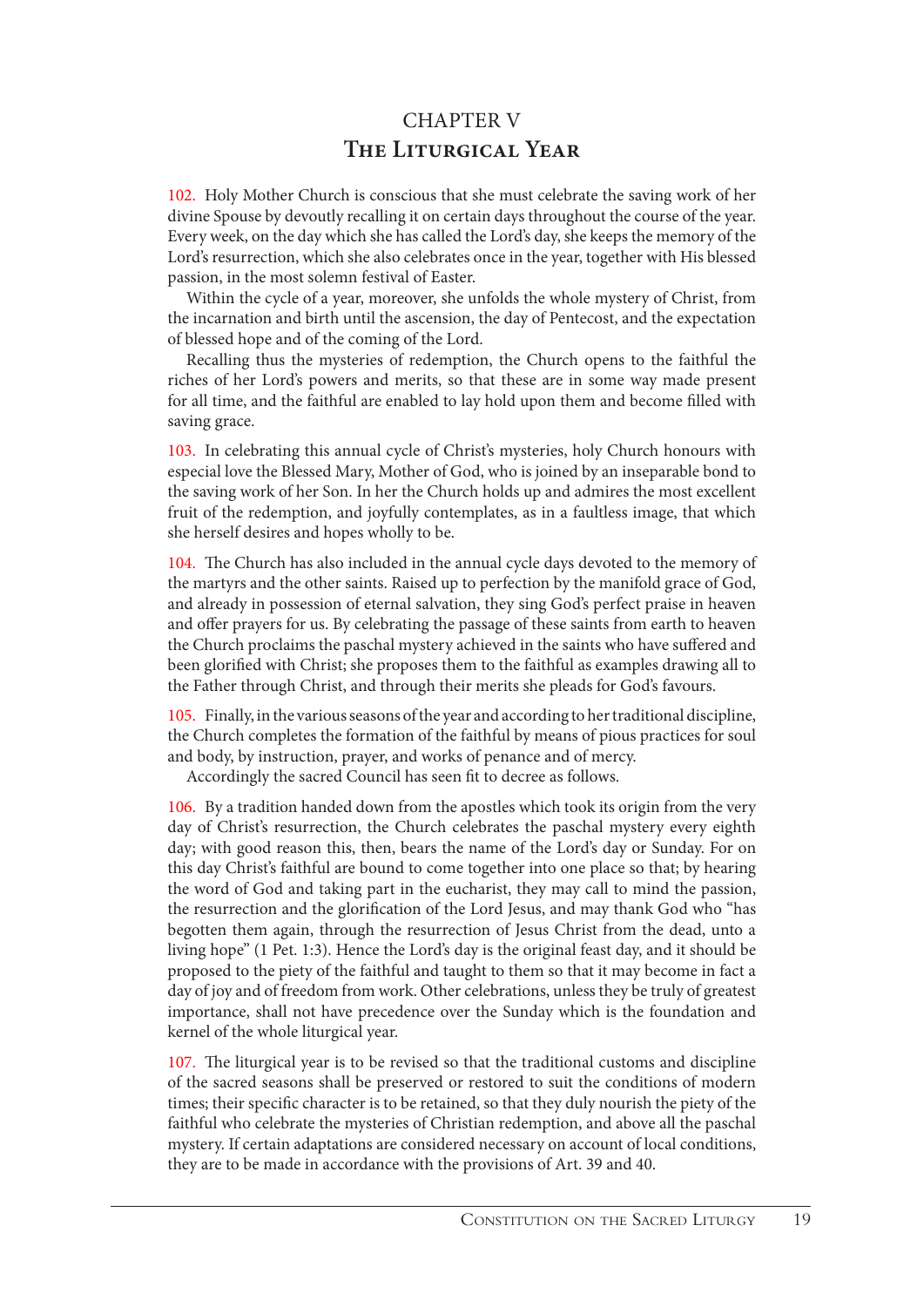108. The minds of the faithful must be directed primarily toward the feasts of the Lord whereby the mysteries of salvation are celebrated in the course of the year. Therefore, the proper of the time shall be given the preference which is its due over the feasts of the saints, so that the entire cycle of the mysteries of salvation may be suitably recalled.

109. The season of Lent has a twofold character: primarily by recalling or preparing for baptism and by penance, it disposes the faithful, who more diligently hear the word of God and devote themselves to prayer, to celebrate the paschal mystery. This twofold character is to be brought into greater prominence both in the liturgy and by liturgical catechesis. Hence:

- a. More use is to be made of the baptismal features proper to the Lenten liturgy; some of them, which used to flourish in bygone days, are to be restored as may seem good.
- b. The same is to apply to the penitential elements. As regards instruction it is important to impress on the minds of the faithful not only a social consequences of sin but also that essence of the virtue of penance which leads to the detestation of sin as an offence against God; the role of the Church in penitential practices is not to be passed over, and the people must be exhorted to pray for sinners.

110. During Lent penance should not be only internal and individual, but also external and social. The practice of penance should be fostered in ways that are possible in our own times and in different regions, and according to the circumstances of the faithful; it should be encouraged by the authorities mentioned in Art. 22.

Nevertheless, let the paschal fast be kept sacred. Let it be celebrated everywhere on Good Friday and, where possible, prolonged throughout Holy Saturday, so that the joys of the Sunday of the resurrection may be attained with uplifted and clear mind.

111. The saints have been traditionally honoured in the Church and their authentic relics and images held in veneration. For the feasts of the saints proclaim the wonderful works of Christ in His servants, and display to the faithful fitting examples for their imitation.

Lest the feasts of the saints should take precedence over the feasts which commemorate the very mysteries of salvation, many of them should be left to be celebrated by a particular Church or nation or family of religious; only those should be extended to the universal Church which commemorate saints who are truly of universal importance.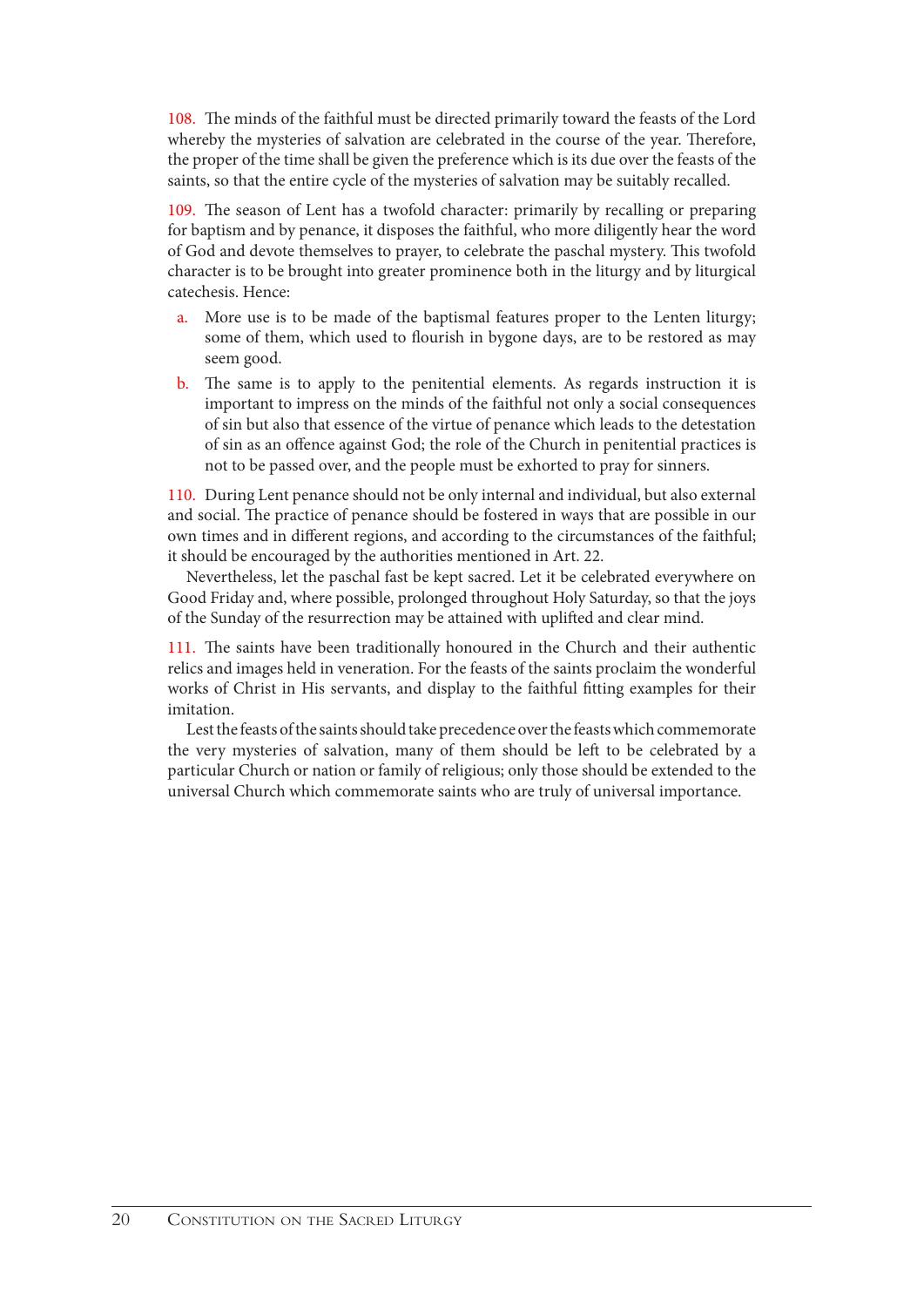## **CHAPTER VI Sacred Music**

<span id="page-20-0"></span>112. The musical tradition of the universal Church is a treasure of inestimable value, greater even than that of any other art. The main reason for this pre-eminence is that, as sacred song united to the words, it forms a necessary or integral part of the solemn liturgy.

Holy Scripture, indeed, has bestowed praise upon sacred song [42], and the same may be said of the fathers of the Church and of the Roman pontiffs who in recent times, led by St. Pius X, have explained more precisely the ministerial function supplied by sacred music in the service of the Lord.

Therefore sacred music is to be considered the more holy in proportion as it is more closely connected with the liturgical action, whether it adds delight to prayer, fosters unity of minds, or confers greater solemnity upon the sacred rites. But the Church approves of all forms of true art having the needed qualities, and admits them into divine worship.

Accordingly, the sacred Council, keeping to the norms and precepts of ecclesiastical tradition and discipline, and having regard to the purpose of sacred music, which is the glory of God and the sanctification of the faithful, decrees as follows.

113. Liturgical worship is given a more noble form when the divine offices are celebrated solemnly in song, with the assistance of sacred ministers and the active participation of the people.

As regards the language to be used, the provisions of Art. 36 are to be observed; for the Mass, Art. 54; for the sacraments, Art. 63; for the divine office. Art. 101.

114. The treasure of sacred music is to be preserved and fostered with great care. Choirs must be diligently promoted, especially in cathedral churches; but bishops and other pastors of souls must be at pains to ensure that, whenever the sacred action is to be celebrated with song, the whole body of the faithful may be able to contribute that active participation which is rightly theirs, as laid down in Art. 28 and 30.

115. Great importance is to be attached to the teaching and practice of music in seminaries, in the novitiates and houses of study of religious of both sexes, and also in other Catholic institutions and schools. To impart this instruction, teachers are to be carefully trained and put in charge of the teaching of sacred music.

It is desirable also to found higher institutes of sacred music whenever this can be done.

Composers and singers, especially boys, must also be given a genuine liturgical training.

116. The Church acknowledges Gregorian chant as specially suited to the Roman liturgy: therefore, other things being equal, it should be given pride of place in liturgical services.

But other kinds of sacred music, especially polyphony, are by no means excluded from liturgical celebrations, so long as they accord with the spirit of the liturgical action, as laid down in Art. 30.

117. The typical edition of the books of Gregorian chant is to be completed; and a more critical edition is to be prepared of those books already published since the restoration by St. Pius X.

It is desirable also that an edition be prepared containing simpler melodies, for use in small churches.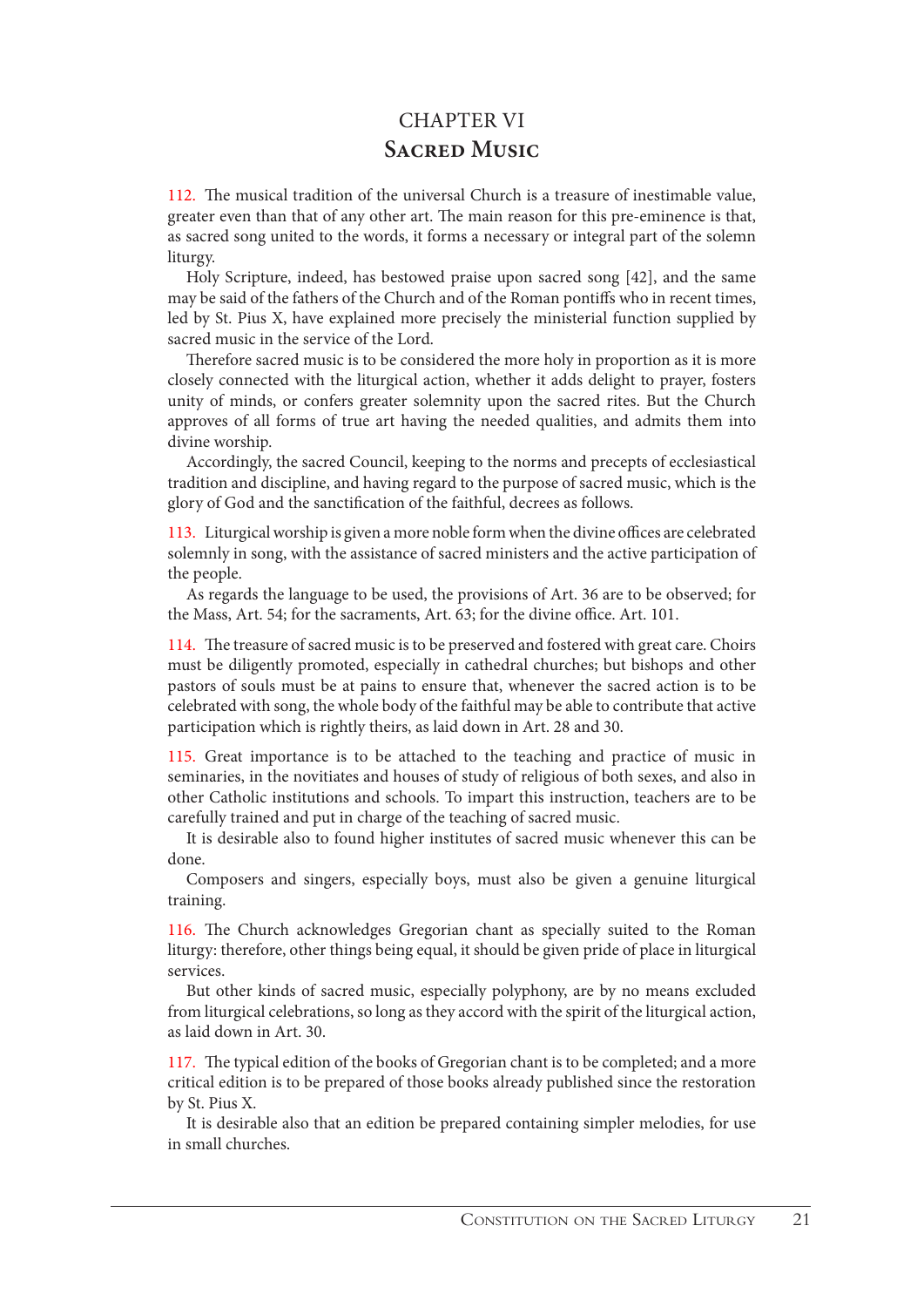118. Religious singing by the people is to be intelligently fostered so that in devotions and sacred exercises, as also during liturgical services, the voices of the faithful may ring out according to the norms and requirements of the rubrics.

119. In certain parts of the world, especially mission lands, there are peoples who have their own musical traditions, and these play a great part in their religious and social life. For this reason due importance is to be attached to their music, and a suitable place is to be given to it, not only in forming their attitude toward religion, but also in adapting worship to their native genius, as indicated in Art. 39 and 40.

Therefore, when missionaries are being given training in music, every effort should be made to see that they become competent in promoting the traditional music of these peoples, both in schools and in sacred services, as far as may be practicable.

120. In the Latin Church the pipe organ is to be held in high esteem, for it is the traditional musical instrument which adds a wonderful splendour to the Church's ceremonies and powerfully lifts up man's mind to God and to higher things.

But other instruments also may be admitted for use in divine worship, with the knowledge and consent of the competent territorial authority, as laid down in Art. 22, 52, 37, and 40. This may be done, however, only on condition that the instruments are suitable, or can be made suitable, for sacred use, accord with the dignity of the temple, and truly contribute to the edification of the faithful.

121. Composers, filled with the Christian spirit, should feel that their vocation is to cultivate sacred music and increase its store of treasures.

Let them produce compositions which have the qualities proper to genuine sacred music, not confining themselves to works which can be sung only by large choirs, but providing also for the needs of small choirs and for the active participation of the entire assembly of the faithful.

The texts intended to be sung must always be in conformity with Catholic doctrine; indeed they should be drawn chiefly from holy scripture and from liturgical sources.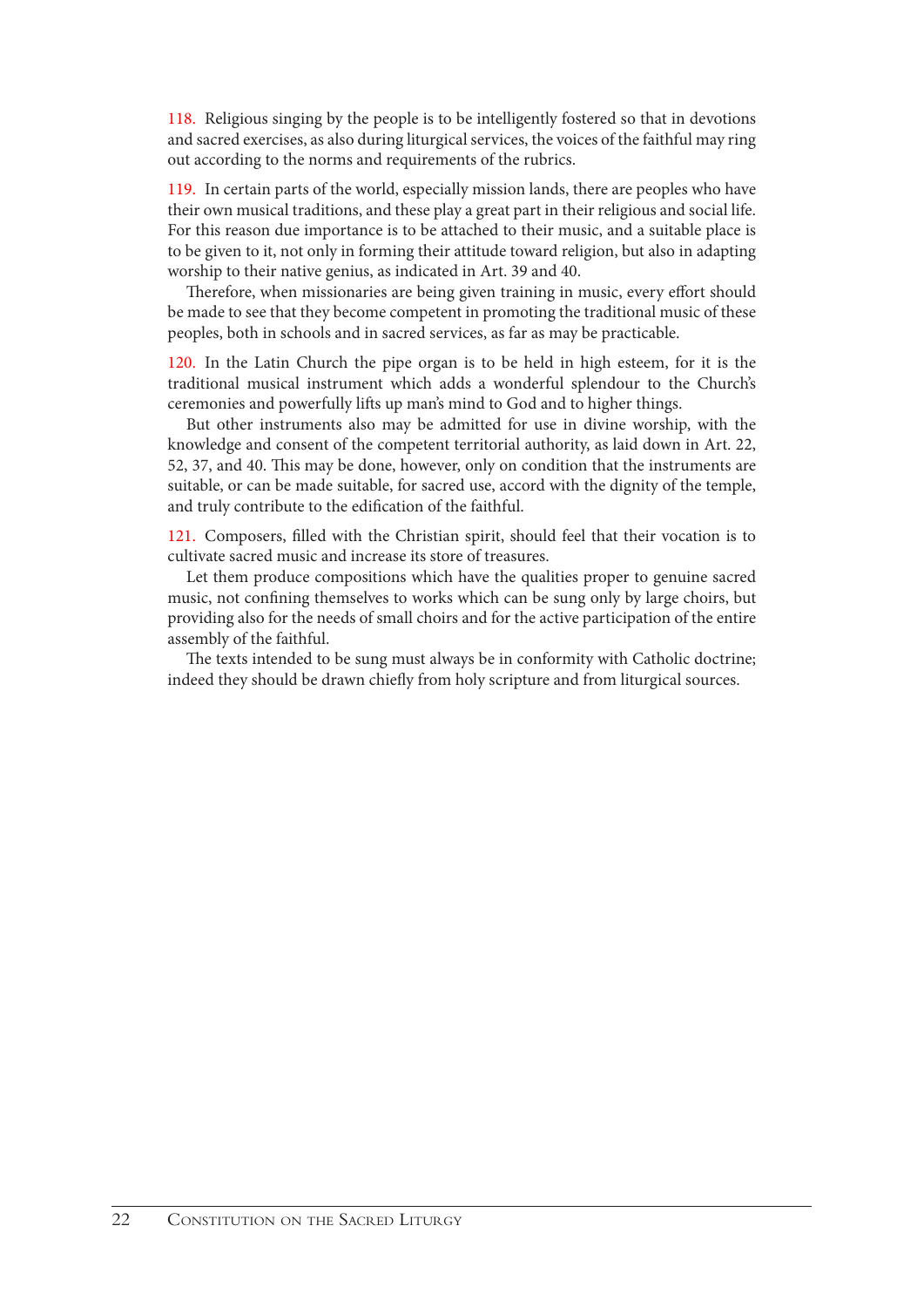## **CHAPTER VII Sacred Art And Sacred Furnishings**

<span id="page-22-0"></span>122. Very rightly the fine arts are considered to rank among the noblest activities of man's genius, and this applies especially to religious art and to its highest achievement, which is sacred art. These arts, by their very nature, are oriented toward the infinite beauty of God which they attempt in some way to portray by the work of human hands; they achieve their purpose of redounding to God's praise and glory in proportion as they are directed the more exclusively to the single aim of turning men's minds devoutly toward God.

Holy Mother Church has therefore always been the friend of the fine arts and has ever sought their noble help, with the special aim that all things set apart for use in divine worship should be truly worthy, becoming, and beautiful, signs and symbols of the supernatural world, and for this purpose she has trained artists. In fact, the Church has, with good reason, always reserved to herself the right to pass judgment upon the arts, deciding which of the works of artists are in accordance with faith, piety, and cherished traditional laws, and thereby fitted for sacred use.

The Church has been particularly careful to see that sacred furnishings should worthily and beautifully serve the dignity of worship, and has admitted changes in materials, style, or ornamentation prompted by the progress of the technical arts with the passage of time.

Wherefore it has pleased the Fathers to issue the following decrees on these matters.

123. The Church has not adopted any particular style of art as her very own; she has admitted styles from every period according to the natural talents and circumstances of peoples, and the needs of the various rites. Thus, in the course of the centuries, she has brought into being a treasury of art which must be very carefully preserved. The art of our own days, coming from every race and region, shall also be given free scope in the Church, provided that it adorns the sacred buildings and holy rites with due reverence and honour; thereby it is enabled to contribute its own voice to that wonderful chorus of praise in honour of the Catholic faith sung by great men in times gone by.

124. Ordinaries, by the encouragement and favour they show to art which is truly sacred, should strive after noble beauty rather than mere sumptuous display. This principle is to apply also in the matter of sacred vestments and ornaments.

Let bishops carefully remove from the house of God and from other sacred places those works of artists which are repugnant to faith, morals, and Christian piety, and which offend true religious sense either by depraved forms or by lack of artistic worth, mediocrity and pretence.

And when churches are to be built, let great care be taken that they be suitable for the celebration of liturgical services and for the active participation of the faithful.

125. The practice of placing sacred images in churches so that they may be venerated by the faithful is to be maintained. Nevertheless their number should be moderate and their relative positions should reflect right order. For otherwise they may create confusion among the Christian people and foster devotion of doubtful orthodoxy.

126. When passing judgment on works of art, local ordinaries shall give a hearing to the diocesan commission on sacred art and, if needed, also to others who are especially expert, and to the commissions referred to in Art. 44, 45, and 46.

Ordinaries must be very careful to see that sacred furnishings and works of value are not disposed of or dispersed; for they are the ornaments of the house of God.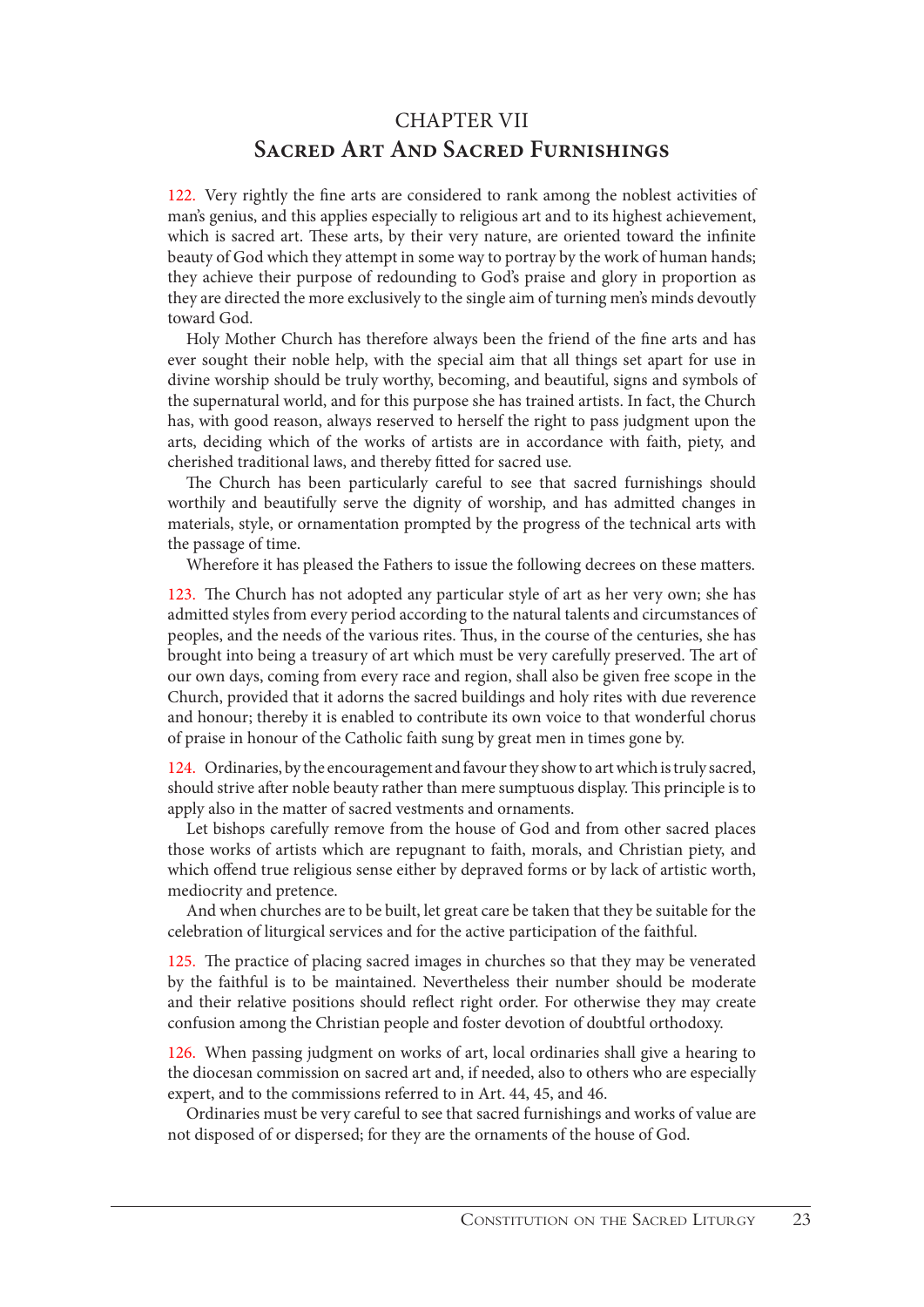127. Bishops should have a special concern for artists, so as to imbue them with the spirit of sacred art and of the sacred liturgy. This they may do in person or through suitable priests who are gifted with a knowledge and love of art.

It is also desirable that schools or academies of sacred art should be founded in those parts of the world where they would be useful, so that artists may be trained.

All artists who, prompted by their talents, desire to serve God's glory in holy Church, should ever bear in mind that they are engaged in a kind of sacred imitation of God the Creator, and are concerned with works destined to be used in Catholic worship, to edify the faithful, and to foster their piety and their religious formation.

128. Along with the revision of the liturgical books, as laid down in Art. 25, there is to be an early revision of the canons and ecclesiastical statutes which govern the provision of material things involved in sacred worship. These laws refer especially to the worthy and well planned construction of sacred buildings, the shape and construction of altars, the nobility, placing, and safety of the eucharistic tabernacle, the dignity and suitability of the baptistery, the proper ordering of sacred images, embellishments, and vestments. Laws which seem less suited to the reformed liturgy are to be brought into harmony with it, or else abolished; and any which are helpful are to be retained if already in use, or introduced where they are lacking.

According to the norm of Art. 22 of this Constitution, the territorial bodies of bishops are empowered to adapt such things to the needs and customs of their different regions; this applies especially to the materials and form of sacred furnishings and vestments.

129. During their philosophical and theological studies, clerics are to be taught about the history and development of sacred art, and about the sound principles governing the production of its works. In consequence they will be able to appreciate and preserve the Church's venerable monuments, and be in a position to aid, by good advice, artists who are engaged in producing works of art.

130. It is fitting that the use of pontificals be reserved to those ecclesiastical persons who have episcopal rank or some particular jurisdiction.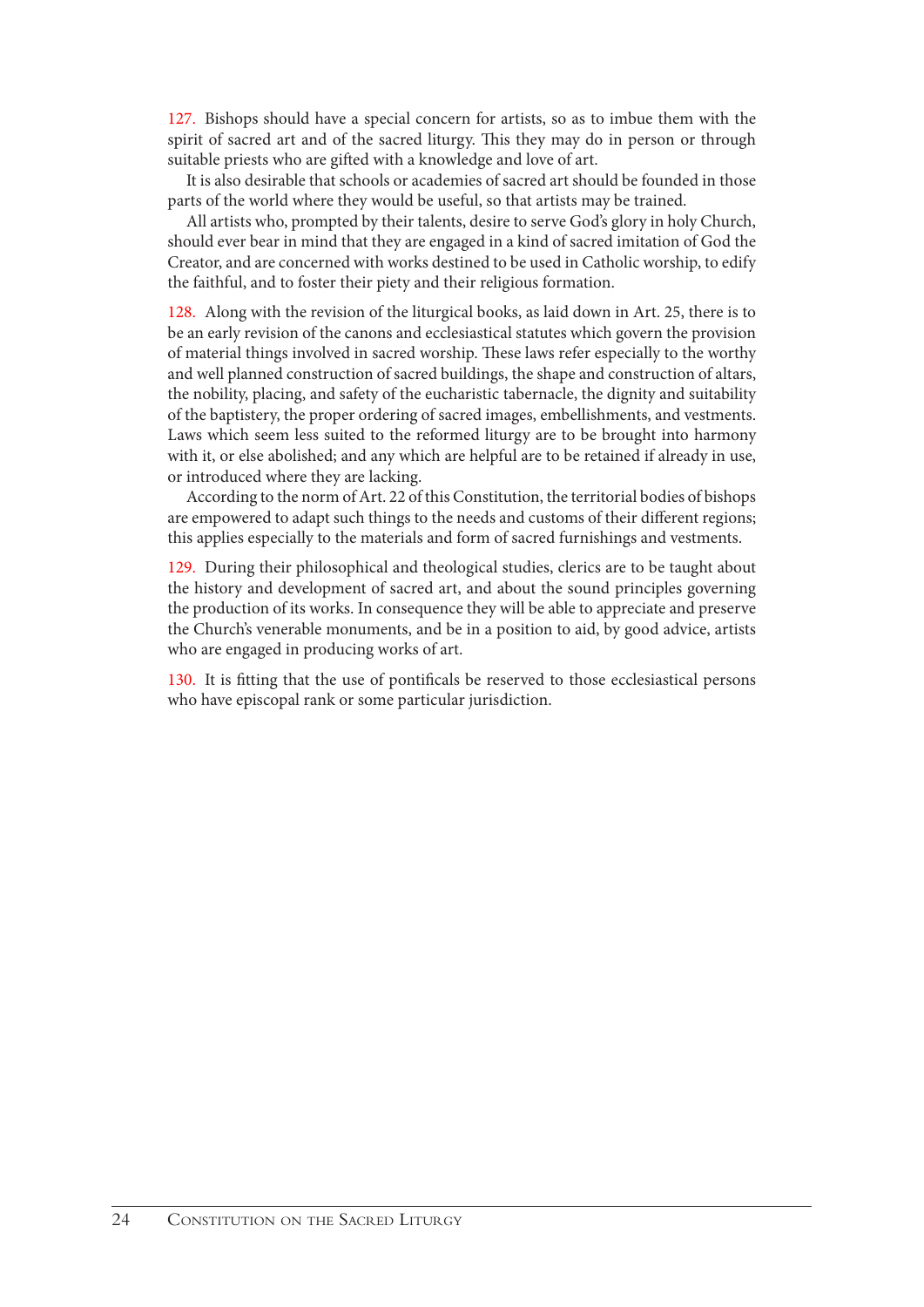### Appendix

# <span id="page-24-0"></span>**A Declaration of the Second Ecumenical Council of the Vatican on Revision of the Calendar**

The Second Ecumenical Sacred Council of the Vatican, recognizing the importance of the wishes expressed by many concerning the assignment of the feast of Easter to a fixed Sunday and concerning an unchanging calendar, having carefully considered the effects which could result from the introduction of a new calendar, declares as follows:

The Sacred Council would not object if the feast of Easter were assigned to a particular Sunday of the Gregorian Calendar, provided that those whom it may concern, especially the brethren who are not in communion with the Apostolic See, give their assent.

The sacred Council likewise declares that it does not oppose efforts designed to introduce a perpetual calendar into civil society.

But among the various systems which are being suggested to stabilize a perpetual calendar and to introduce it into civil life, the Church has no objection only in the case of those systems which retain and safeguard a seven-day week with Sunday, without the introduction of any days outside the week, so that the succession of weeks may be left intact, unless there is question of the most serious reasons. Concerning these the Apostolic See shall judge.